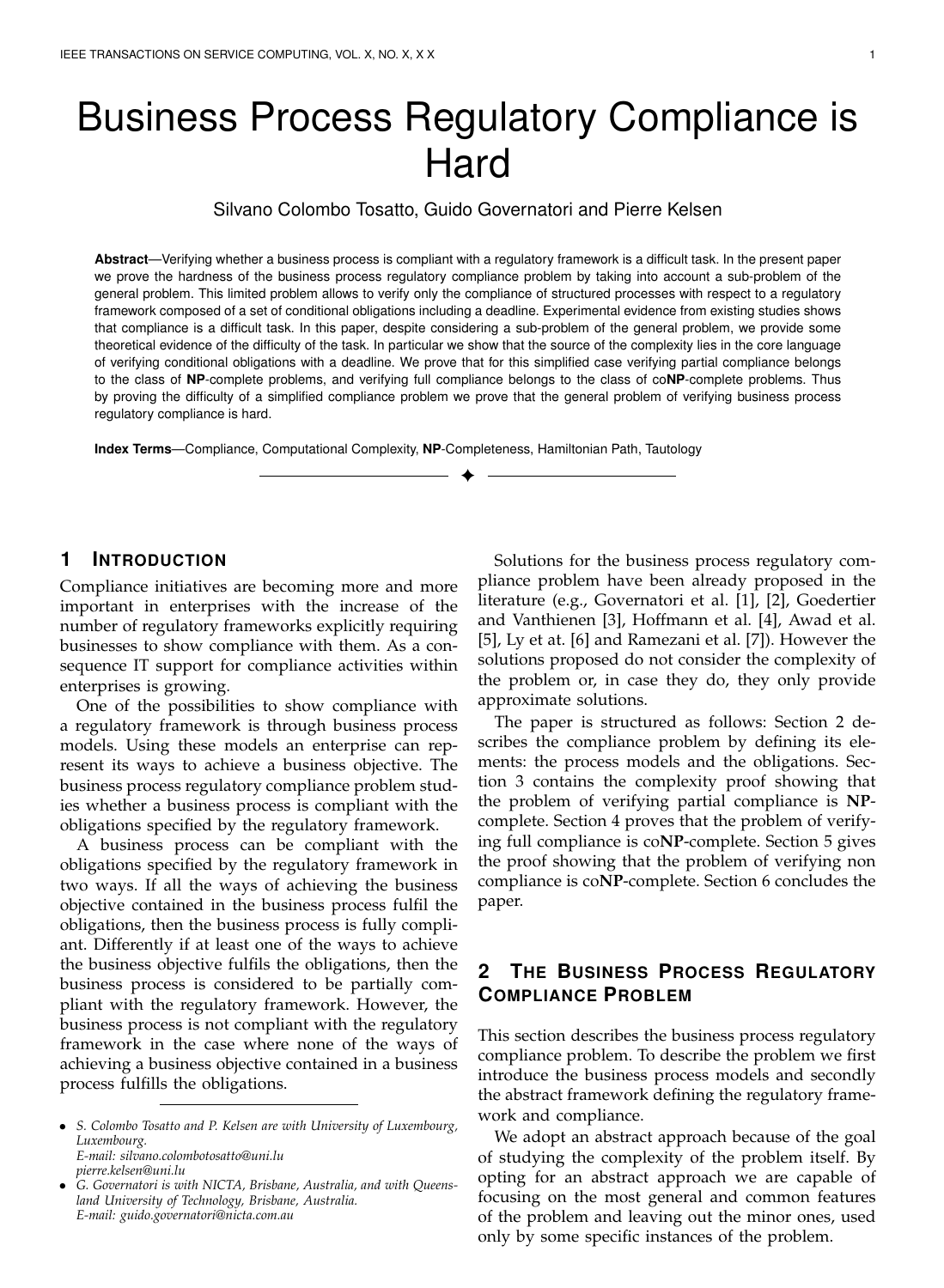#### **2.1 Business Process**

In the present paper we study the complexity of verifying the compliance of a particular class of business processes: the structured processes. Such class of business processes, similar to the structured workflows defined by Kiepuszewski et al. [8], is limited in its expressivity because it does not allow cycles and its components have to be properly nested. An advantage of using structured processes is that their correctness can be verified in polynomial time. While not all business processes are structured, the structured processes are a substantial class of real-life processes. According to Polyvanyy et al. [9], 406 of the 604 processes in the SAP reference models [10] are structured. In addition Polyvanyy et al. [9] identify conditions under which unstructured processes can be transformed into structured ones, and proposes an algorithm for the transformation. They also report that seventy-eight of the unstructured processes in the SAP reference models can be converted into behaviourally equivalent structured process models.

We define the structured processes used in this paper compositionally and following the semantics used by *Business Process Model and Notation 2.0*<sup>1</sup> . We first define the basic blocks constituting a structured process. The most basic element is the task; it abstractly represents an atomic action that can be executed to help towards the achievement of the business objective purposed by the business process. The tasks can be then combined in more complex structures, like sequences, *and* blocks and *xor* blocks. In turn such structures can be used to build more complex structures.

*Definition 1 (Process Block):* A process block B is a directed graph: the nodes are called *elements* and the edges are called *transitions*. We also use the terms nodes and vertices for elements and edges for transitions. The set of elements of a process block is identified by the function  $V(B)$  and the set of transitions by the function  $E(B)$ . The set of elements is composed of tasks and coordinators. The coordinators are of 4 types: and\_split, and\_join, xor\_split and xor\_join. Each process block B has two distinguished nodes called the initial and final element. The initial element has no incoming transition from other elements in  $B$  and is denoted by  $b(B)$ . Similarly the final element has no outgoing transitions to other elements in  $B$  and is denoted by  $f(B)$ .

A directed graph composing a process block is defined inductively as follows:

- A single task constitutes a process block. The task is both initial and final element of the block.
- Let  $B_1, \ldots, B_n$  be process blocks with  $n > 1$ :
	- **–** SEQ( $B_1, \ldots, B_n$ ) denotes the process block with node set  $\cup V(B_i)$  and edge set  $\cup E(B_i) \cup$  $\{(f(B_i), b(B_{i+1})) : 1 \leq i < n\}.$
- **–** XOR( $B_1, \ldots, B_n$ ) denotes the block with vertex set  $\cup V(B_i) \cup \{xsplit, xjoin\}$  and edge set  $\cup E(B_i) \cup \{(xsplit, b(B_i)),(f(B_i), xjoin): 1 \leq$  $i \leq n$  where *xsplit* and *xjoin* denote an xor split coordinator and an xor join coordinator, respectively.
- **–** AND $(B_1, \ldots, B_n)$  denotes the block with vertex set  $\cup V(B_i) \cup \{asplit, ajoin\}$  and edge set  $\cup E(B_i) \cup \{(asplit, b(B_i)), (f(B_i), ajoin) : 1 \leq$  $i \leq n$  where *asplit* and *ajoin* denote an and\_split and an and\_join coordinator, respectively.

Using the process blocks introduced in Definition 1, it is then possible to define the structured business processes. These type of processes are defined by enclosing a process block within two specific pseudotasks: the *start* and *end*, which are respectively placed before and after a process block to construct a structured business process.

*Definition 2 (Structured Process Model):* The pseudotasks start and end are used respectively to identify the beginning of a structured process model and when it terminates. A structured process model  $P$ is a directed graph composed of a process block  $B$ called the main process block. The vertex set of  $P$ is  $V(P) = V(B) \cup \{start, end\}$  and its edge set is  $E(P) = E(B) \cup \{(\text{start}, b(B)), (f(B), \text{end})\}.$ 

The processes used in this paper can be graphically represented using *Business Process Model and Notation* 2.0. We use  $\bigcirc$  to represent the start coordinator and  ${\bf r}$   $\bullet$  to represent the end coordinator. The and\_split and and\_join coordinators are represented both by  $\hat{\leftrightarrow}$ . The and split is identified by a single incoming transition and multiple outgoing transitions. The opposite is true for the and join, which is identified by multiple incoming transitions and a single outgoing transition. In the same way, the operator  $\langle \mathbf{x} \rangle$  identifies both xor\_split and xor\_join coordinators.

In a structured process model XOR blocks and AND blocks have to be properly nested, meaning that if the block  $A$  starts inside the block  $B$ ,  $A$  has to end within B. An example of a structured process model is shown in Fig. 1.

*Example 1:* Fig. 1 shows a structured business process containing four tasks labelled  $t_1, \ldots, t_4$ . The structured process contains an XOR block delimited by the xor\_split and the xor\_join. The XOR block contains the tasks  $t_1$  and  $t_2$ . The XOR block is itself nested inside an AND block with the task  $t_3$ . The AND block is nested in a SEQ block where it is followed by task  $t_4$ .

Structured processes exclude business processes containing badly nested blocks (Fig. 2.(a)) and business processes with loops (Fig. 2.(b)).

An execution of a structured process is a sequence of a subset of the tasks belonging to the model and it represents a possible way to achieve the business objective, which has been modelled in the process. A valid execution identifies a path from the start to the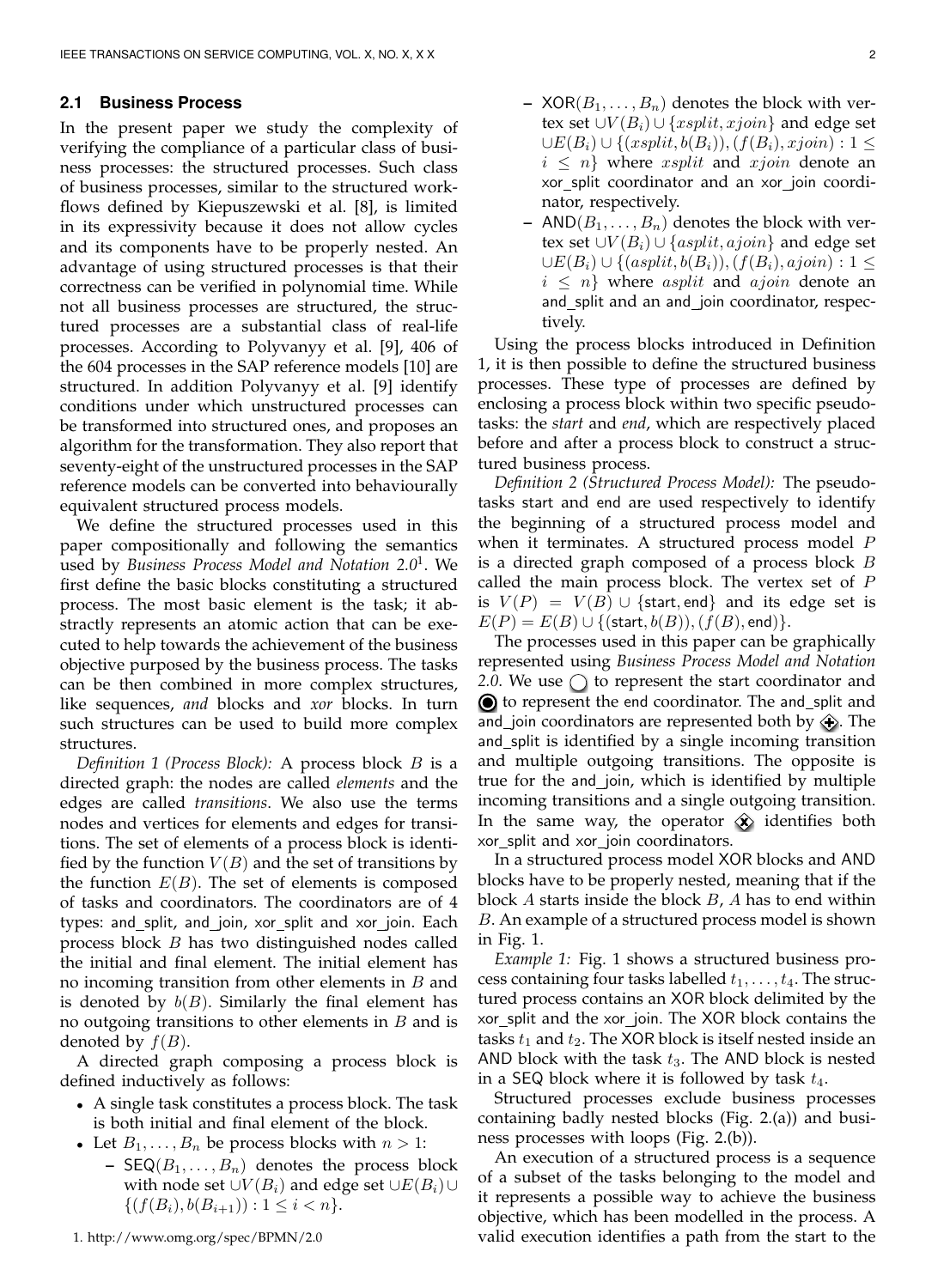

Fig. 1. A structured business process



Fig. 2. Examples of non-structured processes

end of the process and follows the semantics of the coordinators and transitions that are traversed.

Before proceeding to define an execution of a business process, we recall the definition of partial ordered set which is used as an auxiliary concept in defining the serialisation of a process block. A process block serialisation is then used to define a business process execution. In addition to recalling the definition of partial ordered set, we introduce some operations on this type of set.

*Definition 3 (Partial Ordered Set):* A partial order set  $\mathbb{P} = (\mathcal{S}, \prec_s)$  is a tuple where  $\mathcal S$  is a set of elements and  $\prec_s$  is a set of ordering relations between two elements of S such that  $\prec_s \subseteq S \times S$  and for which *transitivity* and *antisymmetry*<sup>2</sup> hold.

Two special cases of a partial ordered set are the *set* and the *sequence*:

- *Set*: a set is a partial ordered set where no ordering relations have been defined between its elements, formally:  $(S, \emptyset)$ .
- *Sequence*: a sequence is a particular partial ordered set, called total order, where an ordering relation is defined between each pair of elements belonging to the set, formally  $(S, \prec_s)$

where  $\forall x, y \in S$  such that  $x \neq y, x \prec y \in \prec_s \text{or}$  $y \prec x \in \prec_s$ .

Let  $\mathbb{P}_1 = (\mathcal{S}_1, \prec_{s_1})$  and  $\mathbb{P}_2 = (\mathcal{S}_2, \prec_{s_2})$  be partial ordered sets, we define the following four operations:

- Union:  $\mathbb{P}_1 \cup_{\mathbb{P}} \mathbb{P}_2 = (\mathcal{S}_1 \cup \mathcal{S}_2, \prec_{s_1} \cup \prec_{s_2}),$  where  $\cup$ is the disjoint union.
- Intersection:  $\mathbb{P}_1 \cap \mathbb{P} \mathbb{P}_2 = (\mathcal{S}_1 \cap \mathcal{S}_2, \prec_{s_1} \cap \prec_{s_2})$
- Concatenation:  $\mathbb{P}_1 +_{\mathbb{P}} \mathbb{P}_2 = (\mathcal{S}_1 \cup \mathcal{S}_2, \prec_{s_1} \cup \prec_{s_2})$  $\cup \{s_1 \prec s_2 | s_1 \in S_1 \text{ and } s_2 \in S_2\}.$
- Linear Extensions:  $\mathcal{I}(\mathbb{P}_1) = \{(\mathcal{S},\prec_s)|\mathcal{S} =$  $S_1$ ,  $(S, \prec_s)$  is a sequence and  $\prec_{s_1} \subseteq \prec_s$ .

In other words, the linear extensions of a partial ordered set is the set containing all the possible total orders over the elements of the partial ordered set which keeps true the orderings specified in the partial ordered set.

The *associative* property holds for Union, Intersection and Concatenation.

A serialisation of a process block is a linear extension of the partial order set representing the semantics of such process block.

*Definition 4 (Process Block Serialisations):*

Given a process block  $B$ , the set of serialisations of B, written  $\Sigma(B)$  =  $\{\epsilon | \epsilon \text{ is a sequence and is a serialization of } B\}.$  The function  $\Sigma(B)$  is defined as follows:

- 1) If B is a task t, then  $\Sigma(B) = \{(\{t\}, \emptyset)\}\$
- 2) if  $B$  is a composite block with sub-blocks  $B_1, \ldots, B_n$  let  $\epsilon_i$  be the projection of  $\epsilon$  on block  $B_i$  (obtained by ignoring all tasks which do not belong to  $B_i$ )
	- a) If  $B = \mathsf{SEQ}(B_1, \ldots, B_n)$ , then  $\Sigma(B) = \{\epsilon_1 + \epsilon\}$  $\cdots +_{\mathbb{P}} \epsilon_n | \epsilon_i \in \Sigma(B_i) \}$
	- b) If  $B = XOR(B_1, \ldots, B_n)$ , then  $\Sigma(B) =$  $\Sigma(B_1) \cup \cdots \cup \Sigma(B_n)$ <br>c) If  $B = \mathsf{A}$
	- AND $(B_1, \ldots, B_n)$ , then  $\bigcup_{\epsilon_1,\ldots,\epsilon_n}\mathcal{I}(\epsilon_1\cup_{\mathbb{P}}\cdots\cup_{\mathbb{P}}\epsilon_n|\forall\epsilon_i\in\Sigma(B_i))$

Given a structured process model, we can now define its possible executions in terms of the serialisations of its main process block. Each execution of a process model corresponds to one of the serialisations of its main process block to which are attached the pseudo-tasks start and end.

*Definition 5 (Execution):* Given a structured process  $P$  whose main process block is  $B$ , the set of possible executions of P is  $\Sigma(P) = {\mathbb{P}_{\text{start}}} +_{\mathbb{P}} \epsilon +_{\mathbb{P}} {\mathbb{P}_{\text{end}}} \epsilon \in \Sigma(B)$ where  $\mathbb{P}_{start} = (\{\text{start}\}, \emptyset)$  and  $\mathbb{P}_{end} = (\{\text{end}\}, \emptyset)$ .

*Example 2 (Execution):* The executions of the structured process illustrated in Fig. 3 are shown in the first column of Table 1.

We use a set of literals to represent the *world* at a given point of the execution of a business process and we call it the *state* of the process.

The state of a process can evolve during the execution of the process. An annotated process is a process whose tasks are associated with consistent sets of literals. These set of literals are called *annotations* [11]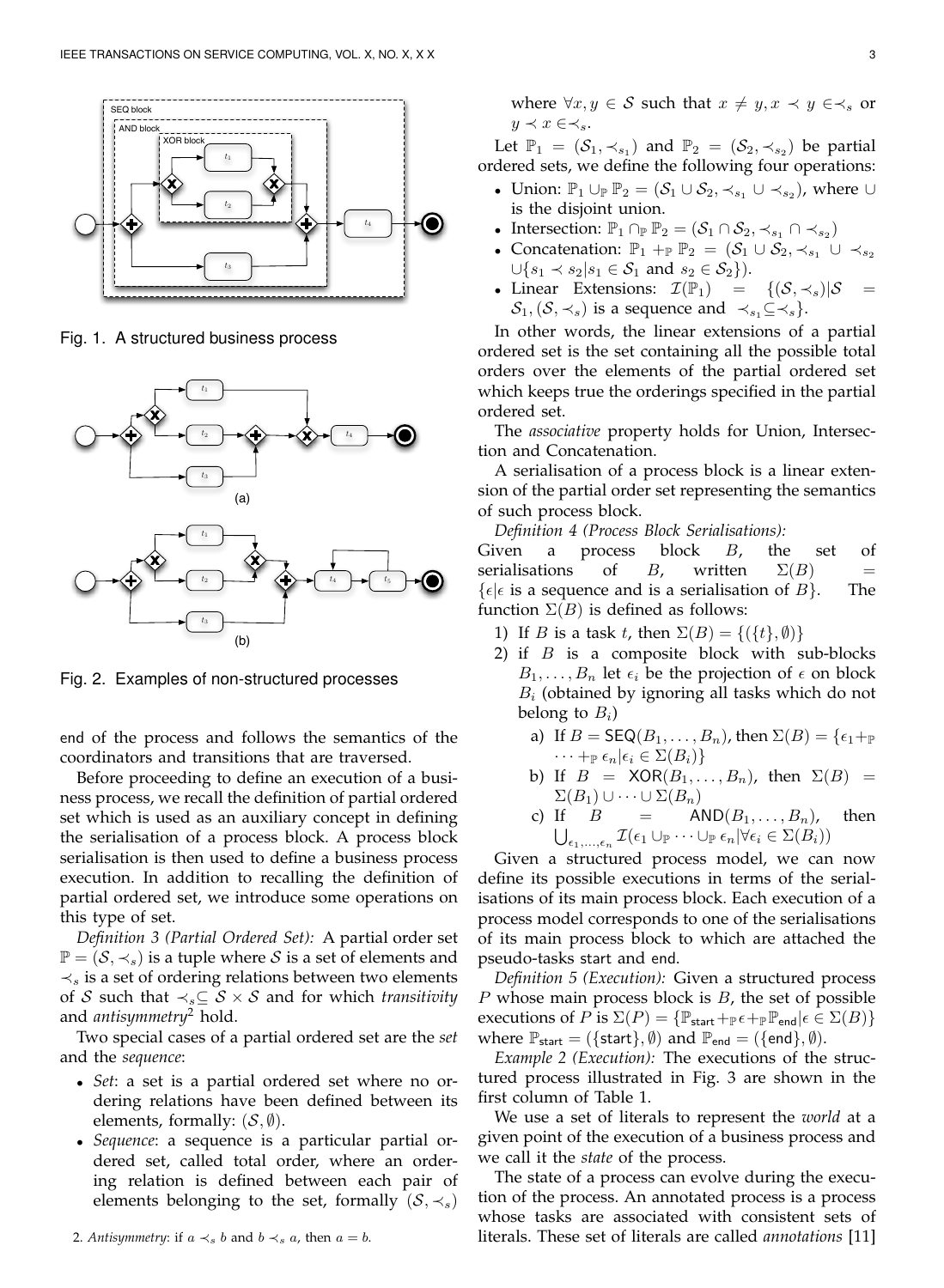and determine how the state of the process changes when a task is executed.

*Definition 6 (Consistent literal set):* A set of literals L is *consistent* if and only if it does not contain both l and its complement *l* for each literal  $l \in L$ , where  $l = a$  if  $l = \neg a$ , or  $l = \neg a$  if  $l = a$ .

*Definition 7 (Annotated process):* Let P be a structured process and let  $T$  be the set of tasks contained in  $P$ . An annotated process is a pair  $(P, \text{ann})$ , where ann is a partial function associating to each task in  $T$ a consistent set of literals: ann :  $T \mapsto 2^{\mathcal{L}}$ .

We define the function ann as partial to allow tasks to be annotated by an empty set of literals.

*Example 3:* Fig. 3 shows a structured process containing four tasks labeled  $t_1, t_2, t_3$  and  $t_4$  and their annotations. The process contains an AND block followed by a task and an XOR block nested within the AND block. The annotations indicate what has to hold after a task is executed. If  $t_1$  is executed, then the literal  $a$  has to hold in the state of the process.



Fig. 3. An annotated process

We represent the state of a process as a pair containing a set of literals and a task. The set of literals describes the *world* holding after the execution of the task contained in the state.

*Definition 8 (Process State):* The state of a process is represented by a pair  $\sigma = (t, L)$  where L is the set of literals holding after the execution of the task  $t$ .

We define an update operator (inspired by AGM belief revision [12]).

*Definition 9 (Literal set update):* Given two consistent sets of literals  $L_1$  and  $L_2$ , the update of  $L_1$  with  $L_2$ , denoted by  $L_1 \oplus L_2$  is a set of literals defined as follows:

$$
L_1 \oplus L_2 = L_1 \setminus \{ \tilde{l} \mid l \in L_2 \} \cup L_2
$$

A *trace* represents the evolution of the state of a process during one of its executions. It is represented by a sequence of states, holding at the different stages of an execution.

*Definition 10 (Trace):* Given an annotated process  $(P, \text{ann})$  and an execution sequence  $\epsilon = (t_1, \ldots, t_n)$ such that  $\epsilon \in \Sigma(P)$ , a trace  $\theta$  is a finite sequence of states:  $(\sigma_1, \ldots, \sigma_n)$ . Each state of  $\sigma_i \in \theta$  contains a set of literals  $L_i$  capturing what holds after the execution of a task  $t_i$ . Each  $L_i$  is a set of literals such that:

2)  $L_{i+1} = L_i \oplus \text{ann}(t_{i+1})$ , for  $1 \leq i < n$ .

We use  $\Theta(B, \text{ann})$  to denote the set of traces of a process block B given an annotation function ann. In a similar way we use  $\Theta(P, \text{ann})$  to denote the set of traces of a process P.

*Example 4:* Table 1 shows the traces of the annotated process  $(P, \text{ann})$  illustrated in Fig. 3. The first column contains the possible executions of P. The second column the corresponding traces.

#### **2.2 Regulatory Framework**

The regulatory framework defines, using a set of conditional obligations, which are the correct ways to achieve a business objective. Each trace contained in a business process defines a possible way of achieving a business objective. We define different extents of compliance depending on the amount of traces, contained in a business process, fulfilling the obligations.

A business process is *fully compliant* if all its traces fulfil the obligations. Similarly, a business process is *partially compliant* if at least one of its traces fulfils the obligations. In the remaining case, when none of the traces of a business process fulfil the obligations, then this business process is *not compliant*.

We represent the regulatory framework as a set of obligations  $\circledcirc = {\mathbf{\Theta}_1, \dots \mathbf{\Theta}_k}$ , where  $\mathbf{\Theta}_i$  represents an obligation. We use a subset of Process Compliance Logic (PCL) [13] to specify the obligations.

Each obligation has a lifeline and a deadline. These elements define the validity period of the obligation. Once triggered by its lifeline, an obligation becomes active. If an obligation is already active, further triggers of its lifeline have no effect. Similarly when its deadline is triggered, an obligation is deactivated. The last state of a trace deactivates every obligation.

An obligation can be of two types: achievement and maintenance. We also consider the punctual obligation which is a special case of both achievement and maintenance. The condition of an obligation, along with its type, determines how an activated obligation should be fulfilled.

The lifeline, deadline and condition of an obligation are represented using propositional formulae over a set of literals.

*Definition 11 (Obligations):* Let  $\varphi_c, \varphi_b$  and  $\varphi_d$  be propositional formulae. An obligation  $\Theta$  is a triple  $\mathbf{\Theta} = \langle \mathcal{O}, \varphi_b, \varphi_d \rangle$  where  $\varphi_b$  is the lifeline condition,  $\varphi_d$ is the deadline condition and  $\mathcal O$  is one of the following types, where  $\varphi_c$  is the fulfilment condition:

$$
\begin{array}{ccc} \mathcal{O} & ::= & O^a(\varphi_c) & \text{achievement} \\ & | & O^m(\varphi_c) & \text{maintename} \end{array}
$$

*Example 5 (Achievement Obligation):* In a scenario where a customer dines in a restaurant, there exists the obligation that the bill has to be payed before leaving. In this case we can picture the dining at a restaurant as a process and paying the bill as an

1)  $L_1 = \text{ann}(t_1)$ ;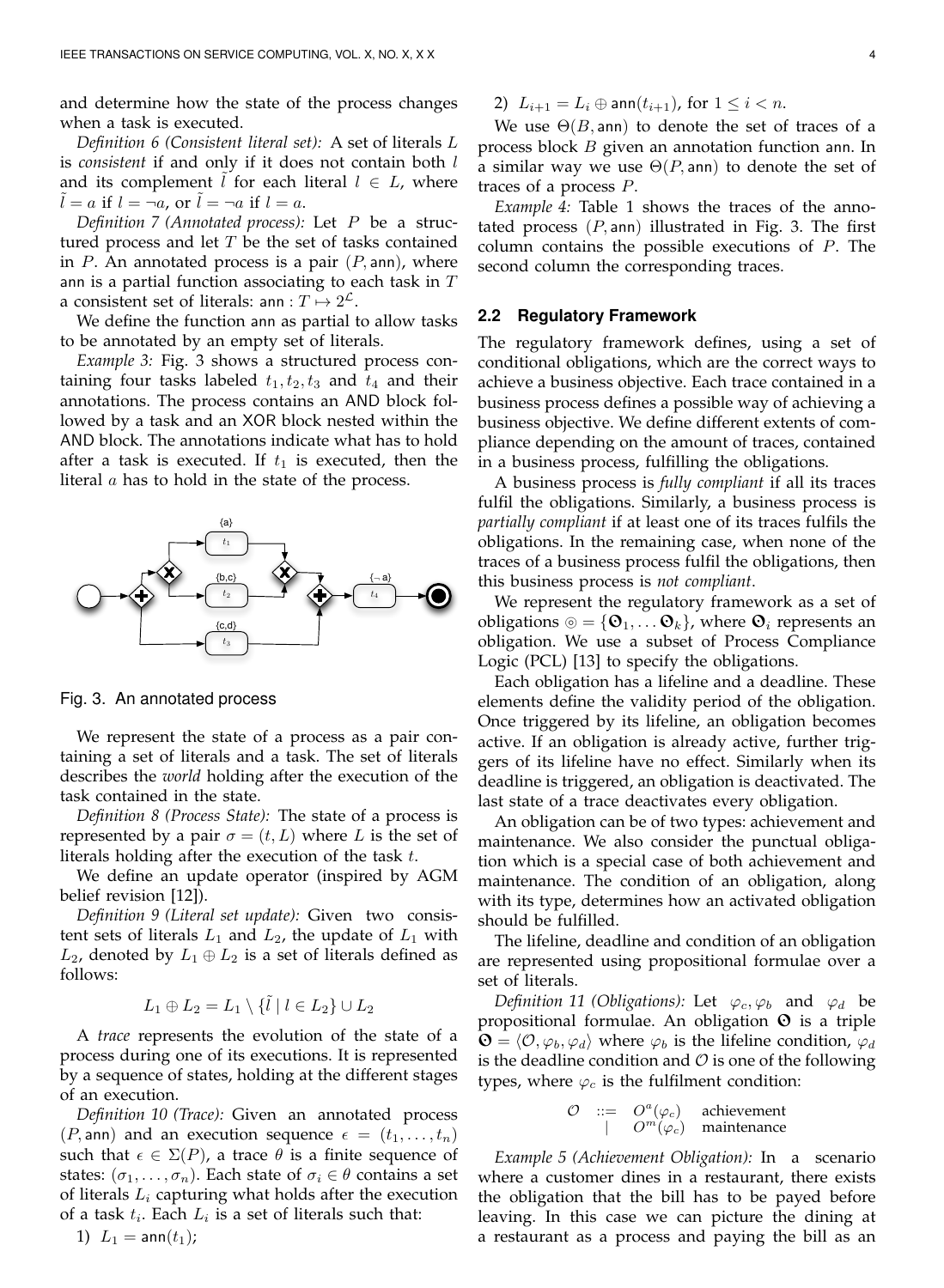| $\Sigma(P)$                                     | $\Theta(P, \text{ann})$                                                                                                                 |
|-------------------------------------------------|-----------------------------------------------------------------------------------------------------------------------------------------|
| (start, $t_1, t_3, t_4,$ end)                   | $((\textsf{start}, \emptyset), (t_1, \{a\}), (t_3, \{a, c, d\}), (t_4, \{\neg a, c, d\}), (\textsf{end}, \{\neg a, c, d\}))$            |
| (start, $t_2, t_3, t_4,$ end)                   | $((\mathsf{start}, \emptyset), (t_2, \{b, c\}), (t_3, \{b, c, d\}), (t_4, \{\lnot a, b, c, d\}), (\mathsf{end}, \{\lnot a, b, c, d\}))$ |
| $(\textsf{start}, t_3, t_1, t_4, \textsf{end})$ | $((start, \emptyset), (t_3, \{c, d\}), (t_1, \{a, c, d\}), (t_4, \{\neg a, c, d\}), (end, \{\neg a, c, d\}))$                           |
| $(\textsf{start}, t_3, t_2, t_4, \textsf{end})$ | $((\mathsf{start}, \emptyset), (t_3, \{c,d\}), (t_2, \{b,c,d\}), (t_4, \{\neg a, b, c, d\}), (\mathsf{end}, \{\neg a, b, c, d\}))$      |

TABLE 1 Executions and Traces of the annotated process in Fig. 3.

achievement obligation triggered when the customer orders. This achievement obligation has to be fulfilled before leaving the restaurant, which corresponds with the deadline.

*Example 6 (Maintenance Obligation):* While

accessing secure data there exists the obligation to have the proper credentials for the whole period. In this case we can see "having the proper credentials" as a maintenance obligation which is triggered when the secure data is being accessed. The deadline is represented by terminating the access to the secure data.

An obligation is activated in a state satisfying the lifeline and deactivated in a state satisfying the deadline. If an obligation is already active, then a state satisfying the lifeline would have no effect. The same applies if an obligation is not active and a state satisfies the deadline.

The propositional formulae, used to represent the lifeline, deadline and condition of an obligation, are satisfied in a state if and only if the interpretation of the propositional variables given by such state makes the propositional formulae true.

*Definition 12 (Formula Entailment):* Given a state  $\sigma = (t, L)$  and a formula  $\varphi$ ,  $\sigma \models \varphi$  if and only if  $\bigwedge x \land \bigwedge \neg y \models \varphi$ , where each  $x \in L$  and each  $y \notin L$ . The following exceptions apply:

- Given the state  $\sigma = (end, L)$  and a formula  $\varphi$ ,  $\sigma \models$  $\varphi$  is always the case if  $\varphi$  is a deadline condition.
- Given the state  $\sigma = (end, L)$  and a formula  $\varphi$ ,  $\sigma \not\models$  $\varphi$  is always the case if  $\varphi$  is a lifeline condition.

To be fulfilled, achievement obligations' fulfilment condition needs to be satisfied in at least one state within their activation period. Once fulfilled an achievement obligation is deactivated. Differently, maintenance obligations need that their fulfilment condition is satisfied in each state of their activation period and are deactivated only when the deadline is triggered. In case an obligation has multiple activation periods, it must be fulfilled in each of them.

In legal theory it is often the case that a compensation is provided when an obligation is not fulfilled. Compensations represent additional obligations to be fulfilled in case others were not. However, in the present paper we do not include compensations in the sub-problem being used to analyse the complexity of the business process regulatory compliance. Thus when an obligation is not fulfilled, we consider a trace to be violating such obligation and we avoid further analysis. Because of this limitation we also avoid to deal with *perdurant* obligations, which are still considered active even when not fulfilled. Thus when a trace does not fulfil an obligation, we revert the status of the obligation to inactive, and we consider the trace to be not compliant with the regulatory framework.

*Definition 13 (Obligation Fulfilment):* Given an obligation  $\mathbf{\Theta} = \langle \mathcal{O}, \varphi_b, \varphi_d \rangle$  and a trace  $\theta$ ,  $\theta$  fulfils  $\mathbf{\Theta}$ , written  $\theta \vdash \mathbf{\Theta}$ , iff:

- $\mathcal{O} = O^a(\varphi_c)$ :  $\theta \vdash \langle O^a(\varphi_c), \varphi_b, \varphi_d \rangle$  iff:  $\forall \sigma_i \in \theta$  where  $\sigma_i \models \varphi_b$  implies  $\exists \sigma_j \in \theta$  such that  $\sigma_j \models \varphi_c$  and  $\sigma_j \succ \sigma_i$ , and  $\neg \exists \sigma_h \in \theta$  such that  $\sigma_h \models \varphi_d$  and  $\sigma_i \prec \sigma_h \prec \sigma_j$ .
- $\mathcal{O} = O^m(\varphi_c)$ :  $\theta \vdash \langle O^m(\varphi_c), \varphi_b, \varphi_d \rangle$  iff:  $\forall \sigma_i \in \theta$  where  $\sigma_i \models \varphi_b$  implies  $\exists \sigma_h \in \theta$  such that  $\sigma_h$   $\models$   $\varphi_d$  and  $\forall \sigma_j \in \theta$  such that  $\sigma_j \models \varphi_c$  and  $\sigma_i \prec \sigma_j \preceq \sigma_h$ .

Otherwise  $\theta$  does not fulfil **O**, written  $\theta \neq \mathbf{O}$ .

An alternative way of representing the activation period of an obligation is by using a finite state automaton. Fig. 4.(a) shows the automaton modelling the activation period of an achievement obligation. Fig. 4.(b) represents the automaton modelling the activation period of a maintenance obligation. We can notice that in both cases, an obligation becomes active only if is inactive and a state triggering the lifeline is found. Finding such state while the obligation is already active has no impact on the activation period of the obligation. Similarly, when an obligation is inactive, states triggering the deadline or the condition of an obligation do not influence its state.

The activation period always terminates when a state fulfilling the deadline is found. Moreover for achievement obligations, the activation period can terminate if a state fulfilling the condition is found. Differently for a maintenance obligation, an active obligation becomes not fulfilled and inactive when a state not fulfilling the condition is found.

The two automata are consistent with the semantics of Definition 13. Notice that for the sake of clarity we avoid representing explicitly in the figure the transitions which would not have changed the state of the automaton. For instance a state  $\sigma$  of a trace, where  $\sigma \models \varphi_b$ , reading  $\sigma$  does not change the state of the automaton if the automaton is in the *Active* state. Also notice that the  $\epsilon$  in the automata mean that from the states *Fulfilled* and *Not Fulfilled*, the state of the automata becomes *Inactive* without reading and consuming a state of a trace.Once the obligation is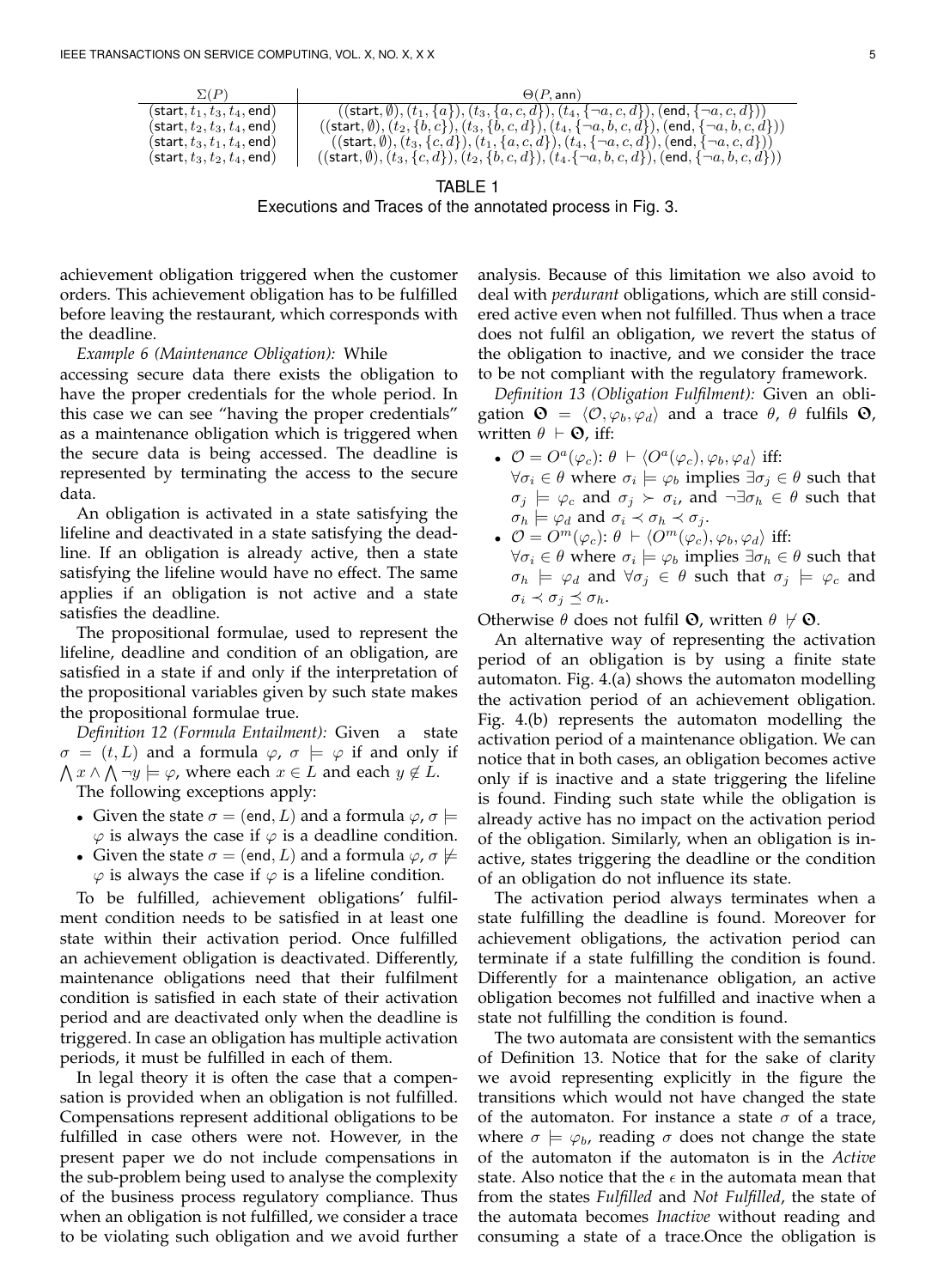either fulfilled or not, the state of the automaton is brought back to *Inactive* thanks to the  $\epsilon$  transitions. This represents that an obligation can be activated multiple times by a trace.

Given a trace and an obligation, the automaton in Fig. 4 can be used to determine whether an obligation is active or inactive with respect to the states of the given trace. For this reason we avoid to represent any final state in the automaton.





Fig. 4. Activation Periods using Finite State Automaton

#### *2.2.1 Punctual Obligations*

Punctual obligations are a special type of obligations. The peculiarity of this type of obligation is, that it has to be fulfilled in exactly one state. This means that such obligations become active for exactly one state. To allow such behaviour, the deadline of punctual obligations can be satisfied by any state. Punctual obligations are a particular kind of both achievement and maintenance. If these obligations can be fulfilled in only one state, independently on the type the condition of the obligation has to be achieved in such state.

For this reason, in the following definition we represent the deadline of a punctual obligation using the tautology formula  $\top$ . Knowing that the activation period of this type of obligation is limited to a single state, we define define the semantics of punctual obligations as follows:

*Definition 14 (Punctual Obligation Fulfilment):* Given a punctual obligation  $\mathbf{Q} = \langle \overline{O^p}(\varphi_c), \varphi_b, \top \rangle$  and a trace  $\theta = (\sigma_0, ..., \sigma_n), \theta \vdash \mathbf{\Theta}$  iff:

$$
\forall \sigma_i \in \theta, 0 \leq i \leq n: \text{ if } \sigma_i \models \varphi_b \text{ then } \sigma_{i+1} \models \varphi_c.
$$

#### Otherwise  $\theta \not\vdash \mathbf{\Theta}$ .

Notice that following from Definition 7 and Definition 10, a trace of a process model always ends with a state containing the pseudo-task end. Thus the last state of a proper trace would never trigger the lifeline of a punctual obligation according to Definition 12, hence verifying  $\sigma_{i+1} \models \varphi_c$  is still possible.

## *2.2.2 Set Compliance*

A trace is compliant with a set of obligations if it fulfils all the obligations belonging to the set. Note that according to Definition 13 (and Definition 14 for punctual obligations), an obligation never activated by a trace is considered to be fulfilled by such trace.

*Definition 15 (Set Fulfilment):* Given a trace θ and a set of obligations  $\circledcirc = {\mathbf{\Theta}_1, \ldots, \mathbf{\Theta}_n}$ ,

$$
\theta \vdash \circledcirc \text{ iff } \forall \mathbf{\Theta}_i \in \circledcirc, (\theta \vdash \mathbf{\Theta}_i)
$$

Otherwise  $\theta \not\vdash \circledcirc$ .

#### *2.2.3 Types of Compliance*

Given a set of obligations, an annotated process can be fully compliant, partially compliant or not compliant with such set. An annotated process is fully compliant if each trace is compliant with the set of obligations. It is partially compliant, if at least one trace of the annotated process is compliant with the set of obligations. If none of the traces are compliant with the set of obligations, then a process is not compliant.

*Definition 16 (Process Set Compliance):* Given an annotated process  $(P, \text{ann})$  and a set of obligations  $\circledcirc$ .

# • **Full Compliance**:

 $(P, \textsf{ann}) \vdash^{\textsf{F}} \circledcirc \text{ iff } \forall \theta \in \Theta(P, \textsf{ann}), \theta \vdash \circledcirc.$ 

• **Partial Compliance**:

 $(P, \textsf{ann}) \vdash^{\mathbb{P}} \circledcirc \text{ iff } \exists \theta \in \Theta(P, \textsf{ann}), \theta \vdash \circledcirc.$ 

# • **Non Compliance**:

$$
(P, \mathsf{ann}) \ \not\vdash \circledcirc \ \text{iff} \ \neg \exists \theta \in \Theta(P, \mathsf{ann}), \theta \ \vdash \circledcirc.
$$

In first order logic  $\forall x$  does not necessarily implies  $\exists x$ , because the former is true while considering the empty set but the latter is not. However, in the present context where we want to classify whether a business process is fully, partially or not compliant with a set of obligations, we can safely say that full compliance implies partial compliance. Following from Definition 2 a business process contains at least a trace, hence the case where a business process would be fully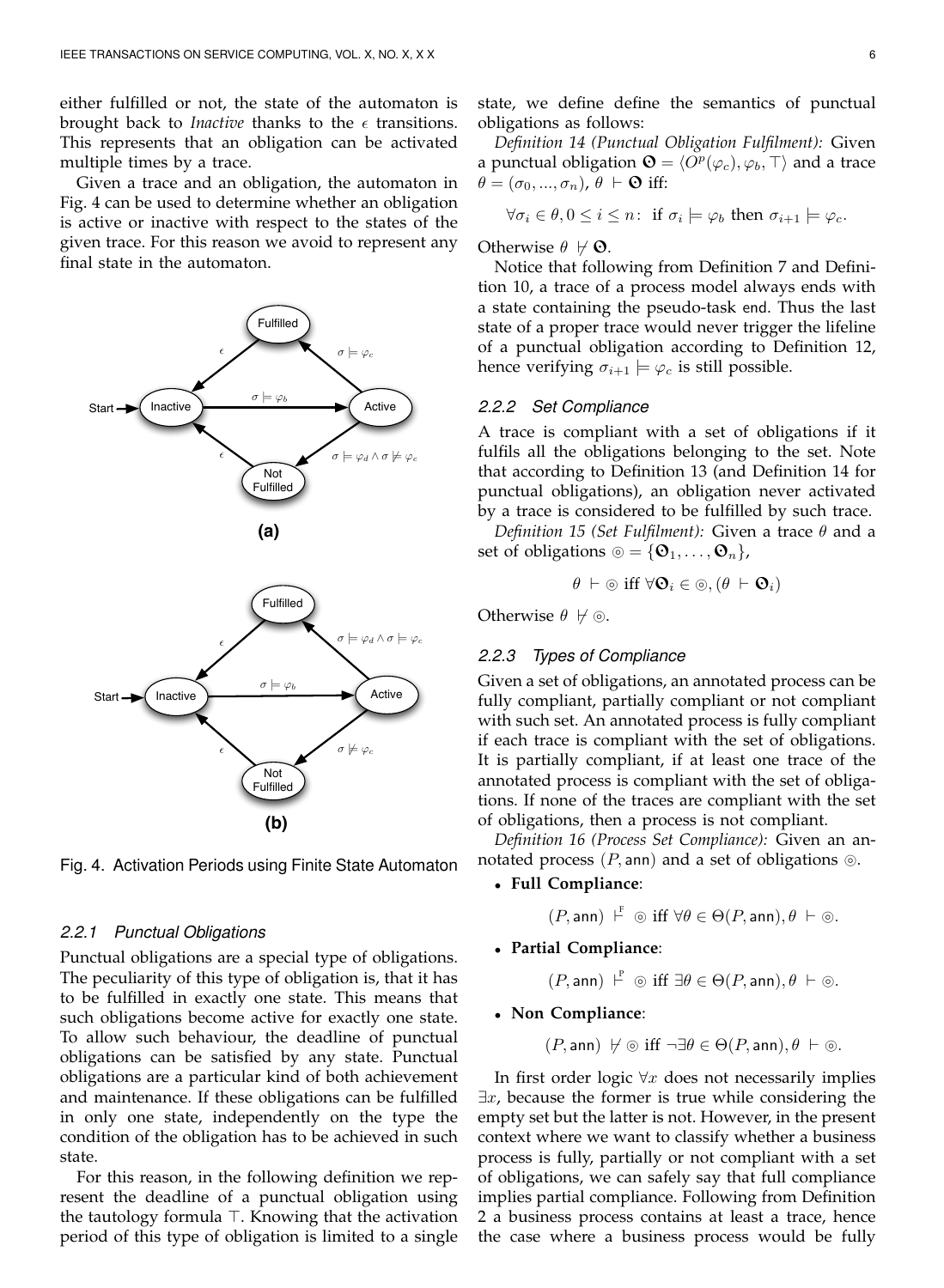compliant but not partially due to its set of traces being empty does not apply in this setting.

*Observation 1:* In business process regulatory compliance, whenever a process is fully compliant with a set of obligations, then such a process is also partially compliant with the same set.

# **3 VERIFYING PARTIAL COMPLIANCE IS NP-COMPLETE**

In this section we prove that verifying whether a structured annotated process is partially compliant with a set of obligations is an **NP**-complete problem.

*Definition 17 (NP-complete):* A decision problem is **NP**-complete if it is in the set of **NP** problems and if every problem in **NP** is polynomial-time many-one reducible to it.

To prove the **NP**-completeness of the problem of verifying whether a business process is partially compliant with a regulatory framework, first we show that the problem is in **NP** and second that another **NP**-complete problem is polynomial-time many-one reducible to it.

# **3.1 NP Membership**

To prove membership in **NP**, we need to show that an annotated business process is partially compliant with a set of obligations if and only if there is a certificate whose size is at most polynomial in terms of the length of the input (comprising the annotated business process and the set of obligations) with which we can check whether it fulfils the regulatory framework in polynomial time. As a certificate we will choose a particular trace satisfying the obligations composing the regulatory framework. The size of any proper traces is always polynomial with respect to the business process considered and the set of literals.

Since the type of business processes considered in the present paper is structured, cycles are not allowed and a task belonging to this type of processes can be executed at most once. Thus given a structured process, the maximum length of a proper trace is not greater than the number of the tasks contained in such process. Additionally the size of the states contained in a trace is at most as big as the set of literals used in the process. Before verifying the compliance of such a trace, we first need to check that the trace is indeed a valid trace for the annotated business process (done by Algorithm 1 below) and that the trace does indeed satisfy the obligations (done by Algorithm 2 described below). We will further show that the time complexity of both algorithms is at most polynomial in the size of the input, thus concluding that verifying partial compliance is in **NP**.

*Claim 1: Verifying whether a structured business process is partially compliant with a regulatory framework* is in **NP**.

## *3.1.1 Verifying the Validity*

We hereby describe Algorithm 1 which checks whether a certificate is a valid trace of an annotated structured business process.

*Algorithm 1:* Given a trace  $\theta$  $(\sigma_{start}, \sigma_1, \ldots, \sigma_n, \sigma_{end})$  where  $\sigma_{start} =$  (start,  $L_0$ ) and  $\sigma_{end} = (end, L_{n+1})$ , an execution  $\epsilon = (t_1, \ldots, t_n)$ representing the corresponding serialisation of  $\theta$ , and an annotated process  $(P, \text{ann})$  where B is the main process block of  $P$ , the following algorithm  $A_1(\theta, \epsilon, (P, \text{ann}), B)$  decides if  $\theta$  is a valid trace of  $(P, \text{ann}).$ 

**Algorithm** A<sup>1</sup>

1: **if**  $\mathbf{P}_1(\epsilon, \mathbf{B})$  and  $\mathbf{P}_2(\theta, (\mathbf{P}, \mathsf{ann}))$  then

- 2: **return**  $\theta \in \Theta(P, \text{ann})$
- 3: **else** 4: **return**  $\theta \notin \Theta(P, \text{ann})$
- 5: **end if**

 $P_1(\epsilon, B)$  verifies wether  $\epsilon$  is a correct serialisation of B.  $P_1$  returns true or false accordingly to the result and uses the following recursive procedure:

*Procedure 1:*  $\mathbf{P}_1(\epsilon, \mathbf{B})$ 

- 1) if  $B = t$ , then  $\epsilon$  is valid if  $\epsilon = (t)$
- 2) if  $B$  is a composite block with sub-blocks  $B_1, \ldots, B_n$  let  $\epsilon_i$  be the projection of  $\epsilon$  on block  $B_i$  (obtained by ignoring all tasks which do not belong to  $B_i$ )
	- a) if  $B = \mathsf{SEQ}(B_1, \ldots, B_n)$  then  $\epsilon$  is valid if it is the concatenation of  $\epsilon_1, \ldots, \epsilon_k$  and each  $\epsilon_i$  is a valid serialisation for  $B_i$
	- b) if  $B = XOR(B_1, \ldots, B_n)$ , then  $\epsilon$  is valid if exactly one  $\epsilon_i$  is non-empty and that  $\epsilon_i$  is valid for  $B_i$
	- c) if  $B = AND(B_1, \ldots, B_n)$ , then  $\epsilon$  is valid if the set of tasks in  $\epsilon$  is the disjoint union of the sets of tasks in  $\epsilon_i$  (for each i) and each  $\epsilon_i$  is a valid serialisation for  $B_i$

 $P_2(\theta,(P,ann))$  verifies wether the sequence of states in  $\theta$  is valid for  $(P, \text{ann})$ :

*Procedure 2:*  $\mathbf{P_2}(\theta, (\mathbf{P}, \text{ann}))$ 

- $L_0 = \emptyset$
- For each  $L_i \in \theta$  and  $i > 0$ :  $L_i = L_{i-1} \oplus \text{ann}(t_i)$
- $L_n = L_{n+1}$

 $P_2$  returns  $true$  if all of these properties hold and false otherwise.

#### **Correctness**:

*Proof:*

The correctness of procedure  $P_1$  follows from Definition 4. The first part of the procedure verifies the first property of the definition. The uniqueness of the task is instead given by construction of a process model as in Definition 1. The second part of the procedure verifies the three properties of the Definition 4.

The correctness of procedure  $P_2$  follows directly from Definition 10.

The correctness of the algorithm  $A_1$  follows directly from Definitions 4 and 10. $\Box$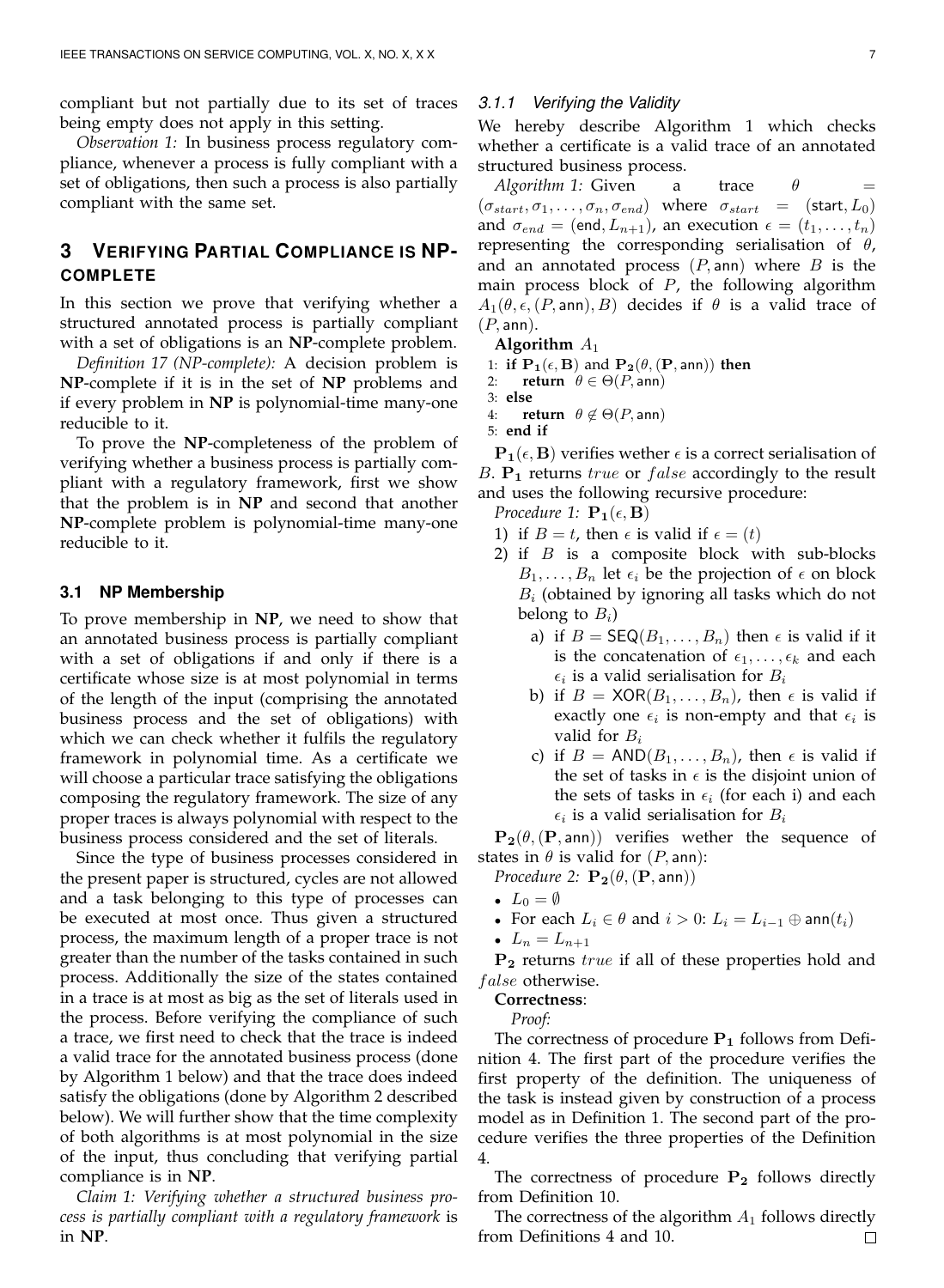#### **Complexity**:

To analyse the complexity of checking whether a trace is a valid serialisation of a business process whose main process block is  $B$  (procedure  $P_1$ ), consider the tree reflecting the hierarchical structure of a process block. If  $B$  is a single task, the tree consists of a single node representing a task. Otherwise the tree has a root corresponding to  $B$  and subtrees representing the different sub-blocks  $B_i$  of B. The recursive procedure spends polynomial time (as a function of  $n$ , where  $n$  is the number of tasks in  $B$ ) for each node of the tree for pre-processing, launching the recursive calls and recombining the results. Since the size of the tree itself is  $O(n)$  the overall time for the procedure is polynomial in  $n$ .

Procedure  $P_2$  can clearly be executed in time polynomial in  $n \times k$  where k is the size of the set of literals. Therefore the time complexity of Algorithm 1 is  $O(n \times k)$ , which is polynomial in the size of the input.

## *3.1.2 Verifying the Fulfilment*

In the present sub-section we describe Algorithm 2, which verifies whether a certificate fulfils the obligations contained in a regulatory framework.

*Algorithm 2:* Given a set of obligations  $\circ$  and a trace  $\theta = (\sigma_{start}, \sigma_1, \ldots, \sigma_n, \sigma_{end})$  such that  $\sigma_{start}$ (start,  $L_0$ ) and  $\theta \in \Theta(P, \text{ann})$ , the algorithm  $A_2(\theta, \circledcirc)$  is defined as follows (in the following, Ob denotes the set of active obligations and we treat  $\theta$  as a vector):

```
Algorithm A_21: Ob = \emptyset2: for j = 0; j \leq n + 1; j + +do
 3: \sigma_i = \theta[j]4: for each \langle \mathcal{O}, \varphi_b, \varphi_d \rangle in Ob do<br>5: if \mathcal{O} = O^a(\varphi_c) then
  5: if \mathcal{O} = O^a(\varphi_c) then
 6: if \sigma_i \models \varphi_c then
  7: \mathsf{Ob} = \mathsf{Ob} \setminus \langle O^a(\varphi_c), \varphi_b, \varphi_d \rangle8: else
                    if \sigma_i \models \varphi_d then
10: return \theta \not\vdash \circledcirc11: end if
12: end if
13: else
14: if \mathcal{O} = O^m(\varphi_c) then
15: if \sigma_i \not\models \varphi_c then
16: return \theta \not\vdash \circledcirc17: end if
18: if \sigma_i \models \varphi_d then
19: \mathsf{Ob} = \mathsf{Ob} \setminus \langle O^m(\varphi_c), \varphi_b, \varphi_d \rangle20: end if
21: end if
22: end if
23: end for each
24: for each \langle O, \varphi_b, \varphi_d \rangle in \odot do<br>25: if \sigma_i \models \varphi_b then
             if \sigma_i \models \varphi_b then
26: Ob = Ob \cup \langle \mathcal{O}, \varphi_b, \varphi_d \rangle27: end if
28: end for each
29: end for
30: return \theta \vdash \circledcirc;
```
Algorithm 2 identifies wether a certificate fulfils a set of obligations. If the certificate is a valid trace of a

#### **Correctness**:

*Proof:* **Soundness:**  $\theta \vdash \odot \Rightarrow A_2(\theta, \odot) = \theta \vdash \odot$ . Direct proof:

From the hypothesis we know that  $\theta \vdash \circledcirc$ , hence we know that  $\forall \mathbf{O} \in \circledcirc, \theta \vdash \mathbf{O}$  from Definition 15. Independently of the type of an obligation, if its lifeline is never triggered, then it is fulfilled (Definition 13). This is captured in Algorithm 2 because the lines returning *not compliant* are inside the for-each cycle (from line 4 to 28), which requires the obligation's lifeline to be triggered.

In the case the lifeline of an obligation is triggered, we distinguish whether the obligation to fulfill it is an achievement or a maintenance obligation.

- **Achievement**: In this case the lines from 5 to 12 are concerned. Among those, the only line returning *not compliant* is 10, which is executed when the state analyzed by the algorithm satisfies the deadline condition. However we know that each obligation is fulfilled by the trace and from Definition 13 it follows that:  $\exists \sigma_j \in \theta$  such that  $\sigma_j \models$  $\varphi_c$  and  $\neg \exists \sigma_h \in \theta$  such that  $\sigma_h \models \varphi_d$  and  $\sigma_h \prec$  $\sigma_i$ . Thus because the algorithm analyzes the states of the trace in order, the condition of line 9 cannot be fulfilled before the condition at line 6. When the condition at line 6 is fulfilled, it removes the obligation from the cycle, hence preventing the result *not compliant*.
- **Maintenance**: In this case the lines from 14 to 21 are concerned. Among those, the only line returning *not compliant* is 16, which is executed when the state analyzed by the algorithm does not satisfy the condition of the obligation. However we know that each obligation is fulfilled by the trace and from Definition 13 it follows that:  $\exists \sigma_h \in$ *θ* such that  $σ<sub>h</sub>$   $\models$   $φ<sub>d</sub>$  and  $∀σ<sub>j</sub> ∈ θ$  such that  $σ<sub>j</sub>$   $\models$  $\varphi_c$  and  $\sigma_j \preceq \sigma_h$ . Thus the condition at line 15 is never satisfied in the same state or in one preceding a state satisfying the condition at line 18, which removes the obligation and prevents the result *not compliant*.

Thus we have shown that if the trace being analyzed fulfills the set of obligations, then Algorithm 2 returns *compliant* as result. П

*Proof:* **Completeness:**  $A_2(\theta, \circledcirc) = \theta \vdash \circledcirc \Rightarrow \theta \vdash \circledcirc$ . Proof by contradiction:

We assume that  $\theta \not\vdash \circledcirc$ . From this assumption, it follows that exists an obligation  $\Theta$  in  $\circledcirc$  such that  $\theta \not\vdash$  $\Theta$  (Definition 15). Independently of the type of the obligation, in order not to be fulfilled by a trace, the obligation's lifeline has to be triggered by such trace at least once (Definition 13). We analyse independently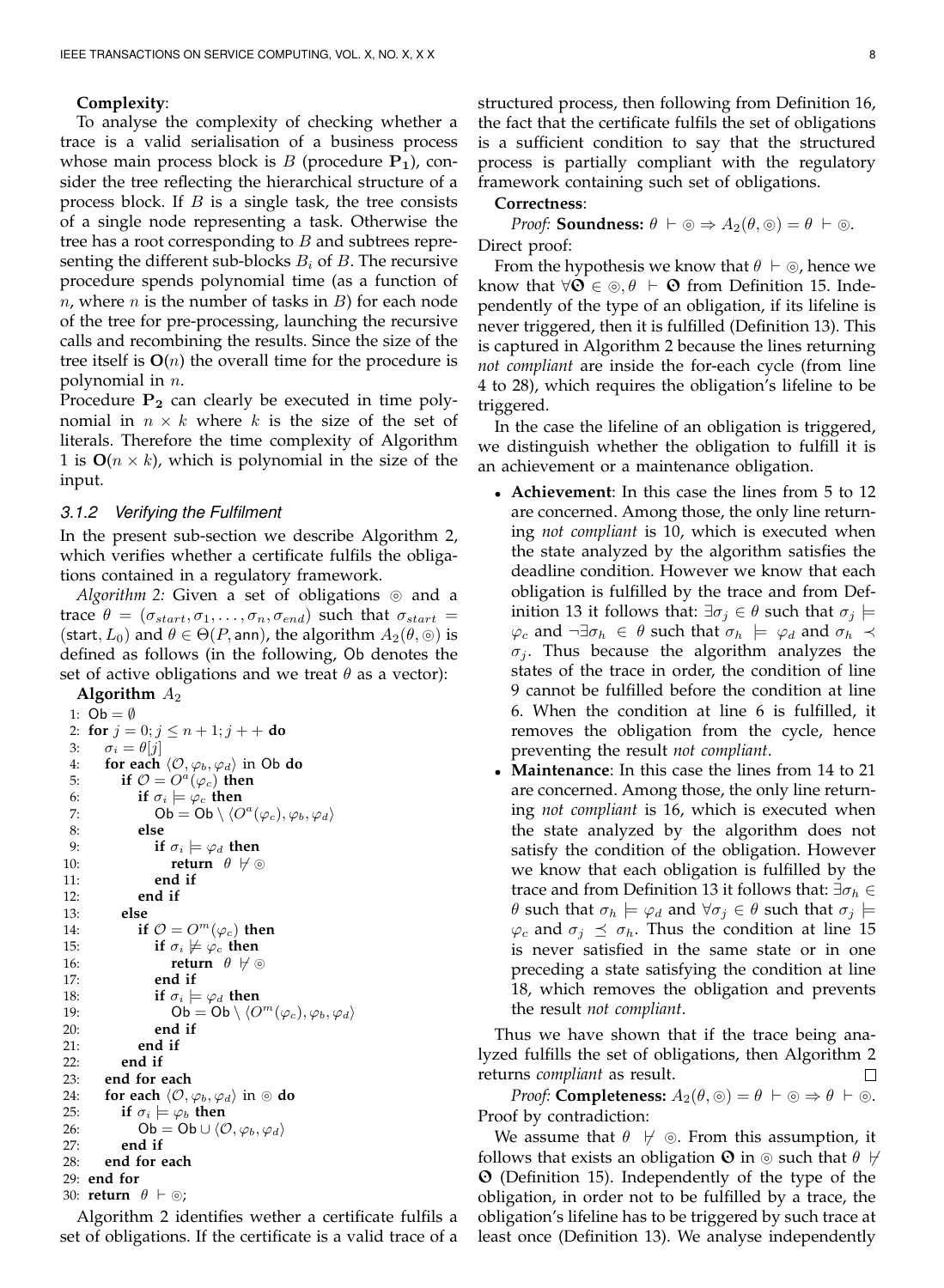two cases, depending on the type of the obligation to be fulfilled:

• **Achievement**: If an achievement obligation is not fulfilled by a trace, it means that it is triggered in a state  $\sigma_h$  and the following holds:  $\exists \sigma_i \in$  $\theta$  such that  $\sigma_i$   $\succ \sigma_h$  and  $\sigma_i$   $\models \varphi_d$  and  $\neg \exists \sigma_j \in$ *θ* such that  $σ<sub>j</sub> |= φ<sub>c</sub>$  and  $σ<sub>h</sub> ∼ σ<sub>j</sub> ∝ σ<sub>i</sub>$  (Definition 13).

Because the obligation's lifeline is triggered, we know that the for-each cycle (from line 4 to line 28) is entered. In particular, because the obligation to be fulfilled is an achievement, we consider the lines between 5 and 12 of Algorithm 2.

Because the algorithm analyses the states of the trace in order and this achievement obligation is not fulfilled by the trace, we have that line 6 is never fulfilled before the condition in line 9. Thus the obligation is never removed from the loop which will end in fulfilling line 9 and executing line 10 which returns  $\theta \not\vdash \circledcirc$ . Line 9 is guaranteed to be fulfilled because the last state of the trace always fulfils the deadline condition (Definition 13). In this case we have that  $A_2(\theta, \circledcirc) = \theta \; \forall \circledcirc$ .

• **Maintenance**: If a maintenance obligation is not fulfilled by a trace, it means that it has been triggered in a state  $\sigma_h$  and the following holds:  $\exists \sigma_i \in$  $\theta$  such that  $\sigma_i$   $\succ \sigma_h$  and  $\sigma_i$   $\models \varphi_d$  and  $\exists \sigma_j \in$ θ such that  $σ_j \not\models φ_c$  and  $σ_h \prec σ_j ≤ σ_i$  (Definition 13).

Because the obligation's lifeline is triggered, we know that the for-each cycle (from line 4 to line 28) is entered. In particular, because the obligation to fulfil is a maintenance, we consider the lines between 14 and 21 of Algorithm 2.

Because the algorithm analyses the states of the trace in order and this maintenance obligation is not fulfilled by the trace, we have that line 18 is never fulfilled before the condition in line 15. Thus the obligation is never removed from the loop which will end in fulfilling line 15 is and executing 16 which returns  $\theta \quad \forall \quad \circledcirc$ . Line 15 is guaranteed to be fulfilled because the last state of the trace always fulfils the deadline condition (Definition 13). In this case we have that  $A_2(\theta, \circledcirc) = \theta \; \not\vdash \circledcirc.$ 

We have shown that independently of the type of the obligation to be fulfilled, if we assume that  $\theta \not\vdash \odot$ , then  $A_2(\theta, \circledcirc) = \theta \quad \forall \circledcirc$ . The result contradicts the premise that  $A_2(\theta, \circledcirc) = \theta + \circledcirc$ , hence  $A_2(\theta, \circledcirc) = \theta + \circledcirc$  $\circledcirc$ , then  $\theta \vdash \circledcirc$  is true.

# **Complexity**:

The time complexity of checking whether a trace is compliant with the set of obligations using Algorithm 2 is at most  $O(n \times o \times T)$  where *n* is the number of tasks in the process,  $\sigma$  is the number of obligations and  $T$  is the maximum time to check whether a state satisfies a formula. Since checking whether a state satisfies

a propositional formula can be done in time that is at most polynomial (in fact linear) in the length of the formula, the above asymptotic time bound is at most polynomial in the length of the input (which includes the annotated business process and the set of obligations, including the associated formulas).

We conclude that given a yes-instance of the partial compliance problem, there is a certificate of size polynomial in the length of the input (namely the trace that satisfies the obligations) for which we can check compliance in time polynomial in the length of the input. We conclude that verifying Partial Compliance is indeed in **NP**.

# **3.2 NP-Hardness**

After having proven the **NP** membership of the problem in the previous sub-section, to prove that the problem is **NP**-complete we have to show that the problem is **NP**-Hard.

To prove the **NP**-hardness of *Verifying Partial Compliance*, we show that the problem of deciding whether a directed graph contains an hamiltonian path (another **NP**-Complete problem) is polynomialtime many-one reducible to it.

In graph theory, the hamiltonian path problem is the decision problem of determining wether an hamiltonian path exists in a given directed graph. This problem is part of the commonly known **NP**-complete problems.

In a directed graph  $G = (N, D)$  where N is a set of nodes and  $D$  is a set of directed edges represented as a binary relation  $N \times N$ , a hamiltonian path is a path in  $G$  that visits each node exactly once. A path can travel from one node to another if there exists a directed edge starting from a node and pointing to the one following it in the path.

*Definition 18 (Hamiltonian Path)*: Let  $G = (N, D)$  be a directed graph where the size of  $N$  is  $n$ . A hamiltonian path  $ham = (v_1; \ldots; v_n)$  satisfies the following properties:

1)  $N = \{v_1, \ldots, v_n\}$ 

2) 
$$
\forall i, j((v_i, v_j \in ham \land j = i + 1), ((v_i, v_j) \in D))
$$

*Claim 2: Hamiltonian Path Problem*  $\leq_p$  *Verifying Partial Compliance*

Given a directed graph  $G = (N, D)$ , we reduce the problem of deciding whether G contains an hamiltonian path to the decision problem of deciding whether an annotated structured process  $(P, \text{ann})$  is partially compliant with a regulatory framework.

#### *3.2.1 Reduction*

Given a directed graph  $G = (N, D)$ , it can be translated to an annotated structured process  $(P, \text{ann})$  as follows:

**1** Assuming that B is the main process block of P,  $B$  contains a task labeled  $Node_i$  for each vertex

 $\Box$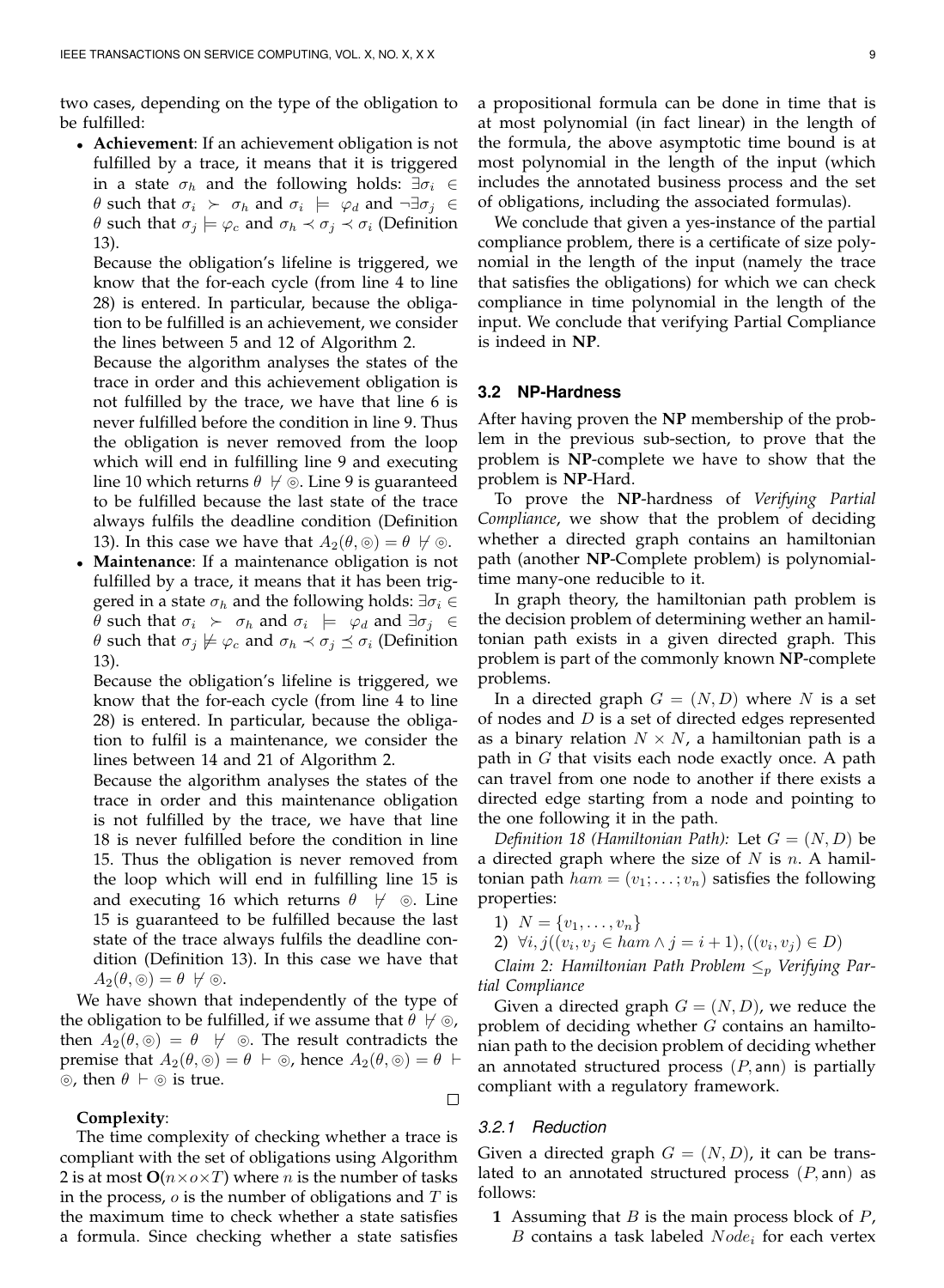

Fig. 5. Hamiltonian path problem as verifying partial compliance.

 $v_i$  contained in N. In addition, B also contains a task labeled  $Node_{fake}$ .

The main process block  $B$  is structured as an AND block followed by a task. The AND block contains in each branch a single task  $Node_i$ . The task  $Node_{fake}$ , follows the AND block:  $\mathsf{SEQ}(\mathsf{AND}(Node_1, \ldots, Node_n),Node_{fake}).$ 

Intuitively a serialisation of the AND block represents a tentative hamiltonian path. The task  $Node<sub>fake</sub>$  has no correspondence in the original graph, its purpose is to terminate the serialisation of vertices. Annotations and obligations are used to verify that two adjacent nodes in the serialisation can be indeed also adjacent in an hamiltonian path (explained in detail in **2**). Thus, since the last vertex in an hamiltonian path does not need a successor, the task  $Node_{fake}$  allows to ignore the obligations triggered by such vertex.

- **2** In this reduction we use the annotations to identify which node is being selected in the sequence constituting the tentative hamiltonian path. Thus we use for the annotations a language containing a literal for each node in  $G$ . The annotation of each task in  $(P, \text{ann})$  is the following:
	- $\forall i | 1 \leq i \leq k$ , ann $(Node_i) = \{\neg l_1, \ldots, \neg l_n\} \oplus$  $\{l_i\}$  $-$  ann( $Node_{fake}$ ) = { $\neg l_1, \ldots, \neg l_n$ }

The obligations are used to represent the directed edges departing from a vertex, in other words which vertices are the suitable successors in the hamiltonian path. The set  $\odot$  contains the following obligations:

 $- \forall v_i, v_j | (v_i, v_j) \notin D, \langle O^p(\neg l_j), l_i, \top \rangle$ 

Notice that the annotation of  $Node_{fake}$  is composed in such a way that it always fulfils all the obligations triggered by the task serialised last in the AND block.

We claim that there exists a trace  $\theta \in \Theta(P, \text{ann})$  such that  $\theta \vdash \circledcirc$  if and only if G has an hamiltonian path. **Correctness**:

Here we prove the soundness  $((P, \text{ann}) \xrightarrow{P} \circledcirc \Rightarrow$  $\exists ham$ ) and the completeness ( $\exists ham \Rightarrow (P, \text{ann}) \vdash^P \circledcirc$ ) of our reduction. We refer to the two conditions stated in Definition 18 as (1) and (2) respectively.

*Proof:* **Soundness:**  $(P, \text{ann})$   $\downarrow^P \odot \Rightarrow \exists ham$ Direct Proof:

The condition (1) is fulfilled by construction of the reduction because all the tasks representing the nodes of the graph are included in an AND block which has always to be serialised. Thus each possible serialisation of the process and consequently each of its traces contains each of the tasks in the AND block exactly once (Definition 4).

From the hypothesis it follows that  $\exists \theta \in \Theta$  $\Theta(P, \text{ann})$  such that  $\theta \vdash \Theta$  (Definition 13). Thus it also follows that  $\forall O \in \textcircled{\theta}, \theta \vdash O$  (Definition 15).<br>By construction of the reduction

construction of the reduction we know that each obligation in  $@$  is of type punctual. We know that there exists a trace  $\theta =$  ((start, L<sub>0</sub>), (Node<sub>i<sub>1</sub></sub>, L<sub>1</sub>), ..., (Node<sub>i<sub>n</sub></sub>,  $(L_n)$ ,  $(Node_{fake}, L_{n+1})$ ,  $(end, L_{n+2})$  fulfilling each of the punctual obligations in  $\odot$ , hence for each  $(Node_{i_k}, L_k)$  and  $(Node_{i_{k+1}}, L_{k+1})$  in  $\theta$ , it follows that there is no punctual obligation  $\langle O^p(\neg l_{i_{k+1}}), l_{i_k}, \top \rangle \in \textcircled{s}$ . Thus by construction of the reduction it follows that for each  $(\mathit{Node}_{i_k}, L_k)$  and  $(Node_{i_{k+1}}, L_{k+1})$  in  $\theta$ , there exists  $(v_{i_k}, v_{i_{k+1}}) \in D$ , which fulfils the condition (2) because there exists and edge between  $v_{i_k}$  and  $v_{i_{k+1}}$  in  $G$ .

Because there exists at least a trace in the process fulfilling the conditions (1) and (2), it follows that  $\exists ham$  in  $G$ .  $\Box$ 

*Proof:* **Completeness:**  $\exists ham \Rightarrow (P, \text{ann}) \vdash^P \circledcirc$ Direct Proof:

From the hypothesis we know that  $\exists ham = (v_1; \ldots; v_n)$  satisfying conditions (1) and  $(2)$  in Definition 18. If we substitute each  $v_i$  in  $ham$  with  $Node_i$  we obtain a valid process block serialisation  $\epsilon = (Node_1, \ldots, Node_n)$  for the AND block of the process obtained with the reduction (Definition 4). If we append  $Node_{fake}$  at the end of  $\epsilon$  obtaining  $\epsilon' = (Node_1, \ldots, Node_n, Node_{fake}),$ we have that  $\epsilon' \in \Sigma(P)$  is a valid execution of the main block of  $P$  (Definition 5). Using the annotations in P we can use  $\epsilon'$  to construct a trace  $\theta =$  $((start, L_0), (Node_1, L_1), \ldots, (Node_k, L_k), (Node_{fake},$  $(L_{n+1}),$  (end,  $L_{n+2})$ ) which is a valid trace of P (Definition 10).

Because (2) is fulfilled we know that for each  $v_i, v_{i+1} \in ham$  there exists  $(v_i, v_{i+1}) \in D$ . From this and the construction of the reduction it follows that there is no obligation  $\mathbf{O} = \langle O^p(\neg l_{i+1}), l_i, \top \rangle$ . By construction of the reduction we know that only punctual obligations are allowed, hence it is sufficient to consider two neighbouring states in the trace to verify their fulfilment. By construction of the annotations we know that for each  $(Node_i, L_i)$  and  $(Node_{i+1}, L_{i+1})$  in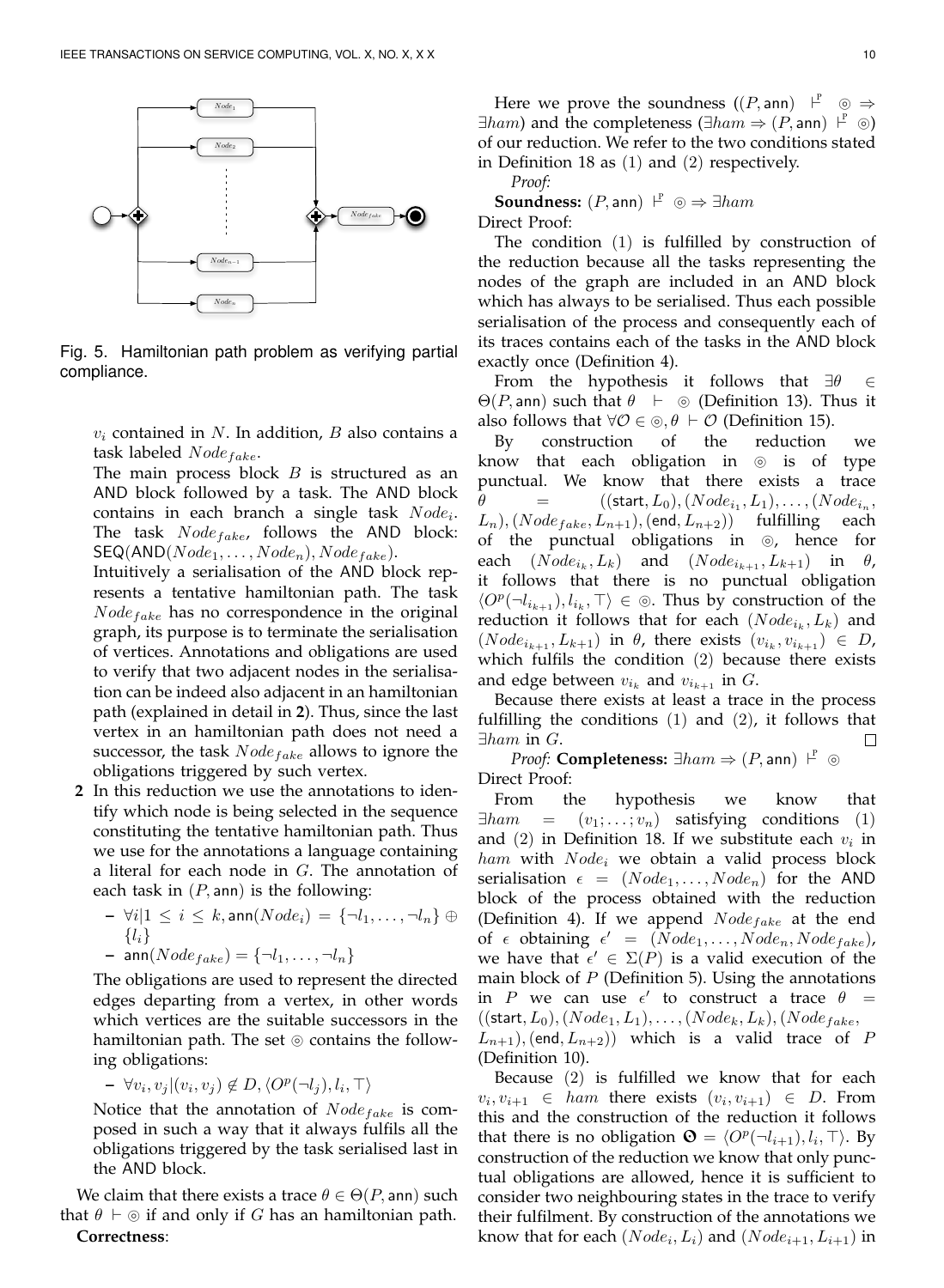θ, only  $\Theta$  would not be fulfilled in θ (Definition 13). Thus, because there is no such obligation like  $\Theta$  for any  $(Node_i, L_i)$  and  $(Node_{i+1}, L_{i+1})$  in  $\theta$ , then  $\theta \vdash \odot$ (Definition 14).

Because there exists at least a trace of  $P$  fulfilling each obligation in  $\circledcirc$ , then  $(P, \mathsf{ann}) \vdash^P \circledcirc$ .

#### **Complexity**:

The complexity of reducing the input of an hamiltonian path problem to a problem deciding whether an annotated structured process is partially compliant with a regulatory framework is polynomial in terms of the size of the input. The time complexity of constructing the annotated structured business process is  $O(n^2)$ , where *n* is the number of vertices in *G*. The time complexity of constructing the regulatory framework is  $O(e)$ , where e is the number of edges in G. Since e is at most  $n \times n$ , we can conclude that the time complexity of the reduction is  $O(n^2)$ .

# **4 VERIFYING FULL COMPLIANCE IS CONP-COMPLETE**

In this section we prove that the problem of verifying whether a structured annotated process is fully compliant with a set of obligations is a co**NP**-complete problem.

*Definition 19 (coNP-complete):* A decision problem is co**NP**-complete if it is in co**NP** and if every problem in co**NP** is polynomial-time many-one reducible to it. A decision problem is in co**NP** if and only if its complement is in the complexity class **NP**.

To prove that a decision problem is co**NP**-complete we first show that the complementary problem belongs to NP and second we show that the the *tautology problem*, a known co**NP**-complete problem, is reducible to the problem of verifying whether a business process is fully compliant with a set of obligations.

#### **4.1** *Not* **full compliance is in NP**

We define the complement of the problem of verifying full compliance as its negation. This means verifying whether a structured business process is not fully compliant with a given regulatory framework, which is composed by a set of obligations.

According to Definition 16, full compliance with respect to a set of obligations  $\circledcirc$  is defined as follows:

**Full Compliance**:

$$
(P, \mathsf{ann}) \vdash^{\mathsf{F}} \circledcirc \text{ iff } \forall \theta \in \Theta(P, \mathsf{ann}), \theta \vdash \circledcirc.
$$

Therefore, we define the complement of full compliance, *not full compliance*, as follows:

*Definition 20 (*Not *Full Compliance):* Given an annotated process  $(P, \text{ann})$  and a set of obligations  $\circledcirc$ .

*Not* **Full Compliance**:

$$
\neg (P, \mathsf{ann}) \vdash^{\mathbb{F}} \circledcirc \text{ iff } \exists \theta \in \Theta(P, \mathsf{ann}), \theta \ \forall \circledcirc.
$$

From Definition 20 it follows that to verify not full compliance it is sufficient to show that there exists a trace belonging to the structured business process which does not fulfil the regulatory framework.

## *4.1.1 NP Membership*

To prove membership in **NP**, we show that an annotated business process is not fully compliant with a set of obligations if and only if there is a certificate whose size is at most polynomial in terms of the length of the input and which can be verified in polynomial time. As a certificate we choose a particular trace. Moreover we need to show that verifying whether it is a valid trace of the annotated business process and is not fully compliant can be done in polynomial time.

*Proof:*

 $\Box$ 

To verify whether a certificate is indeed a valid trace of the annotated business process we can reuse Algorithm 1 introduced in Section 3.1.

In the same way, we can reuse Algorithm 2 to verify the not full compliance of the annotated business process. This can be done because Algorithm 2 returns either  $\theta \vdash \circledcirc$  or  $\theta \not\vdash \circledcirc$ . Thus in case the algorithm returns  $\theta \not\vdash \circledcirc$ , according to Lemma 20 the certificate proves that the structured annotated process is not fully compliant with the set of obligations.

In Section 3.1 it is proven that the complexity of both Algorithms 1 and 2 is polynomial in the length of the input, hence the problem of verifying whether a structured annotated process is not fully compliant is indeed in **NP**.  $\Box$ 

## **4.2 Completeness of Full Compliance**

To show that the problem of verifying whether a business process is fully compliant with a set of obligations is co**NP**-complete, we reduce the tautology problem to it.

*Definition 21 (Tautology):* A formula of propositional logic is a tautology if the formula itself is always true regardless of which valuation is used for the propositional variables.

#### *4.2.1 Reduction*

Let  $\varphi$  be a propositional formula for which we want to verify whether it is a tautology or not, and let  $L$ be the set of literals contained in  $\varphi$ . We include in L only the positive version of a literal, for instance if  $l$ or  $\neg l$  are contained in  $\varphi$ , then only l is included in L.

For each literal  $l$  belonging to  $L$  we construct an XOR block containing two tasks, one labeled and containing in its annotation the positive literal (i.e.  $l$ ) and the other the negative literal (i.e.  $\neg l$ ). All the XOR blocks constructed from  $L$  are then included within a single AND block. This AND block is in turn followed by a task labeled "test" and containing a single literal in its annotation:  $l_{test}$ . The sequence containing the AND block and the task *test* is then enclosed within a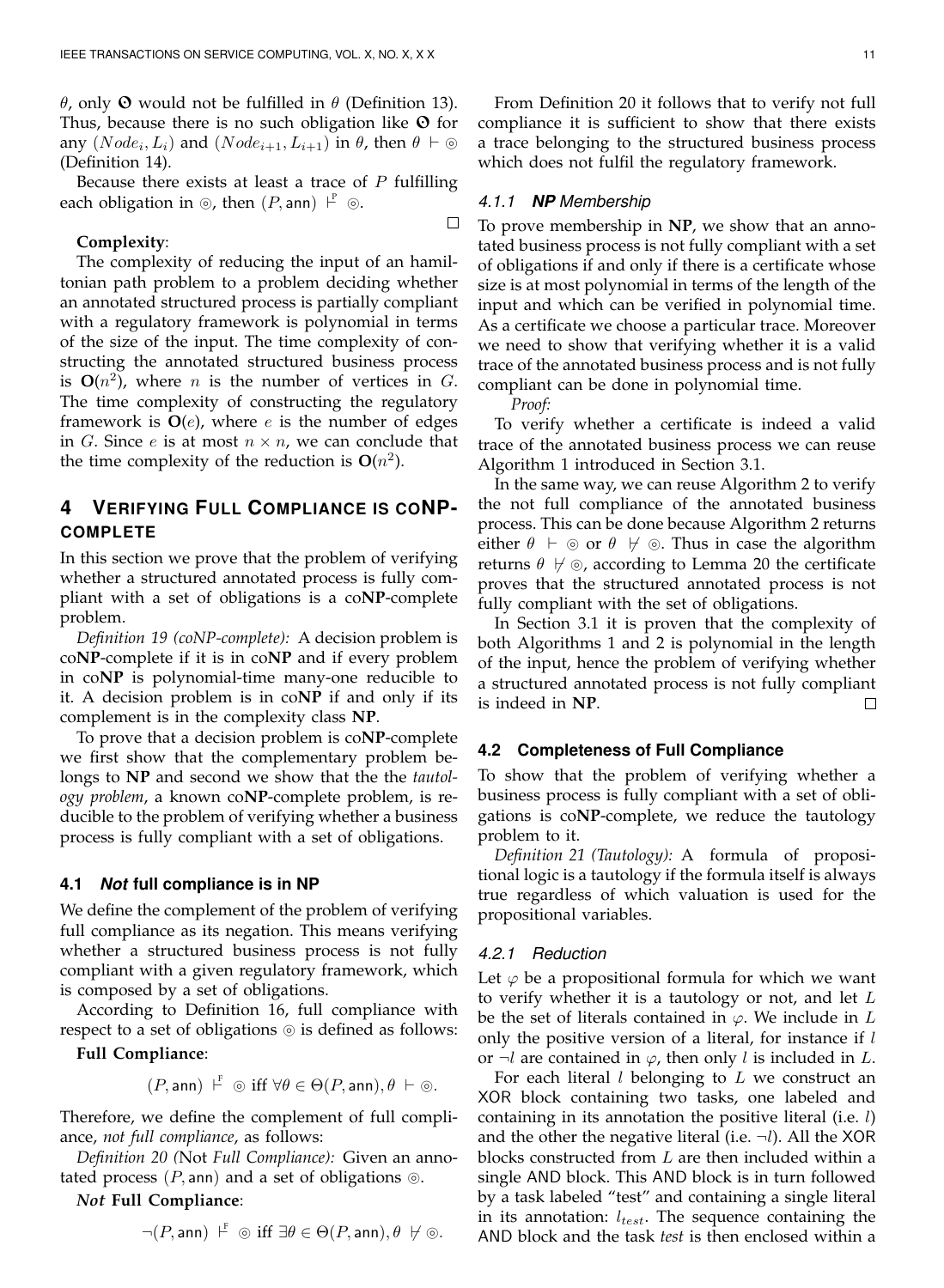start and an end, composing the annotated business process model  $(P, \text{ann})$ , graphically represented in Figure 6.



Fig. 6. Tautology problem as verifying full compliance.

The set of obligations, to which the constructed business process has to be verified to be fully compliant with, is composed of a single obligation constructed as follows from the propositional formula  $\varphi$ :

$$
\langle O^a(\varphi),l_{test},\bot\rangle
$$

We claim that for all traces  $\theta \in \Theta(P, \text{ann})$  we have  $\theta \vdash \circledcirc$  if and only if  $\varphi$  is a tautology.

#### **Correctness**:

Here we prove the soundness  $((P, \text{ann}) \vdash^{\text{F}} \circledcirc \Rightarrow \varphi \equiv$  $\top$ ) and the completeness ( $\varphi \equiv \top \Rightarrow (P, \text{ann}) \vdash^F \circledcirc)$  of our reduction.

*Proof:*

**Soundness:**  $(P, \text{ann})$   $\downarrow^{\text{F}}$   $\odot \Rightarrow \varphi \equiv \top$ 

From the hypothesis and Definition 16, we know that each trace of the business process  $(P, \text{ann})$  fulfils the obligations in  $\odot$ . Following from the construction of the reduction we know that the only obligation belonging to  $\circledcirc$  is  $\langle O^a(\varphi), l_{test}, \perp \rangle$ .

From Definition 10 and the construction of the reduction we know that each trace of  $P$  contains the task  $l_{test}$ . Therefore, according to Definition 13, in order for the obligation  $\langle O^a(\varphi), l_{test}, \perp \rangle$  to be fulfilled each trace contains a state following the one where  $l_{test}$  appears.

From the construction of the reduction, in particular how  $(P, \text{ann})$  is constructed, and Definition 5 we have that in the only state following the one where  $l_{test}$ appears the first time, the set of literals associated to that state corresponds to an interpretation of the propositions contained in  $\varphi$ . Moreover, again from the construction of the reduction, we know that in all the traces of  $(P, \text{ann})$ , all the possible combinations of interpreting the propositions belonging to  $\varphi$  are considered.

Therefore, since the obligation  $\langle O^a(\varphi), l_{test}, \perp \rangle$  is fulfilled by each trace and each trace corresponds to an interpretation, it follows from Definition 21 that  $\varphi$ is indeed a tautology. П

*Proof:*

**Completeness:**  $\varphi \equiv \top \Rightarrow (P, \text{ann}) \vdash^{\text{F}} \circledcirc$ 

From the construction of the reduction we know that the condition of the only obligation contained in  $\circledcirc$  is constituted by  $\varphi$ . However from the hypothesis we know that  $\varphi$  is a tautology, hence according to Definition 13, such obligation is always fulfilled independently on the trace taken into consideration. Therefore following from Definition 16, it follows that if  $\varphi$  is a tautology, then the compliance problem constructed using the reduction results in full compliance.

# **Complexity**:

The process P and the obligation  $\langle O^a(\varphi), l_{test}, \perp \rangle$ can be constructed in time proportional to  $|L| + |\varphi|$ where  $|\varphi|$  denotes the length of formula  $\varphi$ . Since  $|L| \leq$  $|\varphi|$  by construction, the time is at most polynomial in the length of the formula  $\varphi$ .

# **5 VERIFYING NON COMPLIANCE IS CONP-COMPLETE**

In this section we prove that the problem of verifying whether a structured annotated process is not compliant with a regulatory framework is a co**NP**-complete problem. In the same way as we proved that verifying full compliance is co**NP**-complete, also in this case we have to prove that the complementary problem of verifying non compliance is in **NP**-complete.

#### **5.1** *Not* **non compliance is NP-complete**

Once again we define the complement of the problem as its negation.

According to Definition 16, non compliance with respect to a set of obligations  $\circledcirc$  is defined as follows:

# **Non Compliance**:

 $(P, \text{ann}) \not\vdash \circledcirc \text{ iff } \neg \exists \theta \in \Theta(P, \text{ann}), \theta \vdash \circledcirc.$ 

Therefore, we define the complement of non compliance, *not non compliance*, as follows:

*Definition 22 (*Not *Non Compliance):* Given an annotated process  $(P, \text{ann})$  and a set of obligations  $\circledcirc$ .

#### *Not* **Non Compliance**:

$$
\neg (P, \mathsf{ann}) \ \not\vdash \circledcirc \text{ iff } \exists \theta \in \Theta(P, \mathsf{ann}), \theta \ \vdash \circledcirc.
$$

We can see that the condition of non compliance is the same as that of partial compliance. Thus the **NP**completeness of partial compliance implies the **NP**completeness of *not* non compliance and hence also the co**NP**-completeness of non compliance.

 $\Box$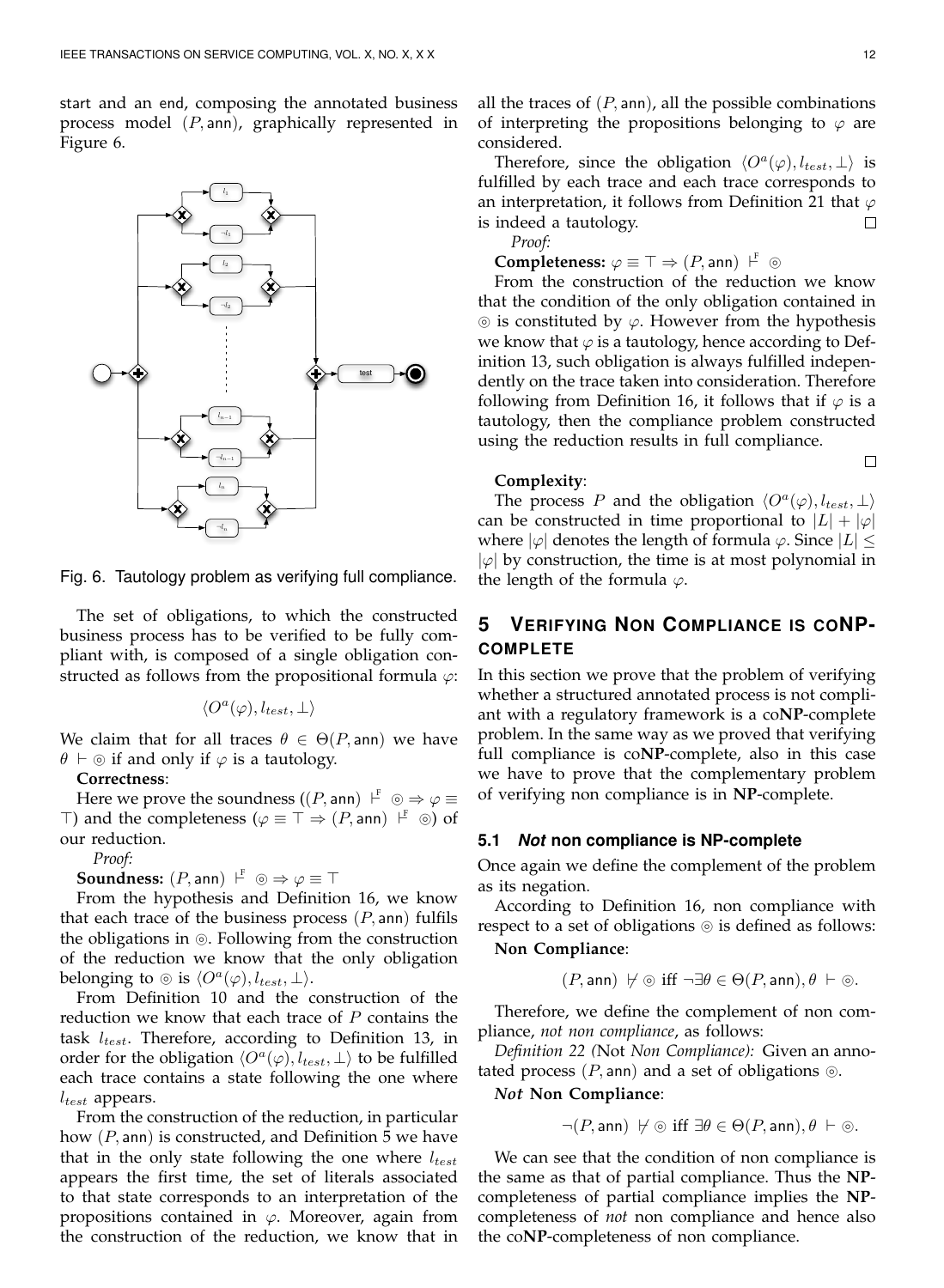# **6 CONCLUSION**

In this paper we show that in general the problem of verifying business process regulatory compliance is hard. More specifically we prove that the problem of verifying whether a structured process is partially compliant with a set of obligations is **NP**-complete, and that the problem of verifying whether a structured process is fully compliant with a set of obligation is co**NP**-complete.

In the third section of the paper we prove that verifying partial compliance is **NP**-complete by showing the membership in **NP** and the **NP**-Hardness of the problem. The **NP**-Hardness is shown by reducing the hamiltonian path problem to a problem of verifying partial compliance.

In the fourth section of the paper we prove that verifying full compliance is co**NP**-complete by showing that verifying the complement is an **NP** problem and we prove the completeness by reducing the tautology problem to it. We prove the **NP** membership of the complementary problem by reusing some of the results obtained in Section 3.

In a similar way, in the fifth section we prove that verifying non compliance is also co**NP**-complete.

The results obtained are in line with the statement of Observation 1, where it is stated that full compliance implies partial.

Our results explain why existing solutions like Hoffmann et al. [4], Ghose and Koliadis [14], Governatori et al. [1], Awad et al. [5] and Ramezani et al. [7] do not provide efficient solutions, or in case they do, the solutions provided are an approximation of the real ones.

The approaches of Awad et al. [5], Ramezani et al. [7] and Elgammal et al. [15] use Linear Temporal Logic (LTL) to model processes and compliance requirements. In particular they define business process patterns corresponding to compliance requirements. The problem of determining whether a business process is compliant reduces to a model checking problem in the underlaying logic, LTL, which is known to be PSPACE-complete [16]. Accordingly, such systems adopt a more complex (and more expressive) formalism. Despite the more expressive language these frameworks are restricted to "structural" compliance, namely the compliance requirements are just about the presence of tasks in a process and relationships among tasks and not about the effects of the tasks. In addition there are some concerns that temporal logics, and in particular LTL, might not be able to model compliance requirements as shown by Governatori [17].

The approaches of Governatori and Sadiq [1], Ghose and Koliadis [14], and Hoffmann et al. [4] attach effects to the tasks in a process and propagate the effects while traversing a process model.

The approach proposed by Governatori and Sadiq [1] and further developed in [2] defines a sound and complete polynomial time algorithm (implemented in [18]) to check whether a trace of a process is compliant. For a process the algorithm has to be applied to all traces in a process, but the number of traces in a given process, in general, is exponential in terms of the number of tasks and gateways in the process.

Ghose and Koliadis [14] adopt the same update semantics presented in this paper. In case of XOR and AND splits a copy of the current state of the process before the split is created for each branch of the split and then propagated independently from the other branches. The states are merged using union in cases of AND joins. The number of copies generated is exponential in the number of the XOR gateways occurring in the process, and traces corresponding to interleaving tasks from different branches of AND blocks are not considered.

The approach by Hoffman et al. [4] offers a polynomial time approximate solution to the business process regulatory compliance problem. This approach is based on the technique of I-propagation. Similarly to Ghose and Koliadis [14] the annotations of the branches in AND and OR blocks are computed independently. The difference is that for XOR join they consider the intersection of the incoming set of literals (one set for each incoming branch). This permits an efficient computation, but it loses information related to the XOR splits. Also, as in Ghose and Koliadis [14] it does not consider the traces resulting from interleaving the tasks in parallel branches of AND blocks.

Finally PENELOPE [3] and SeaFlow [6] use, respectively, Event Calculus and first order logic to model compliance requirements. Given that Event Calculus is a specialised first order logic theory, in both cases compliance is reduced to an entailment problem in first order logic, which is known to be computationally intractable.

The goal of the present paper is to show the intractability of the business process regulatory compliance problem. We represent the possible ways of achieving a business objective using a business process model and we consider the regulatory framework to be composed by a set of obligations. Given these elements, we formally prove that verifying whether a business process is partially compliant with the regulatory framework is an **NP**-complete problem and the complexity of verifying whether a business process is either fully compliant, or not compliant with the regulatory framework is co**NP**-complete.

As future work we plan to extend the present work in two ways: first, we plan to study larger and more complete problems, like the ones including compensations for the obligations violated in the form of contrary to duties described by Prakken and Sergot[19] and by Jones and Carmo [20]. With this further analysis we want to see whether the complexity of the problem increases and to which extent. Second we plan to study the complexity of the sub